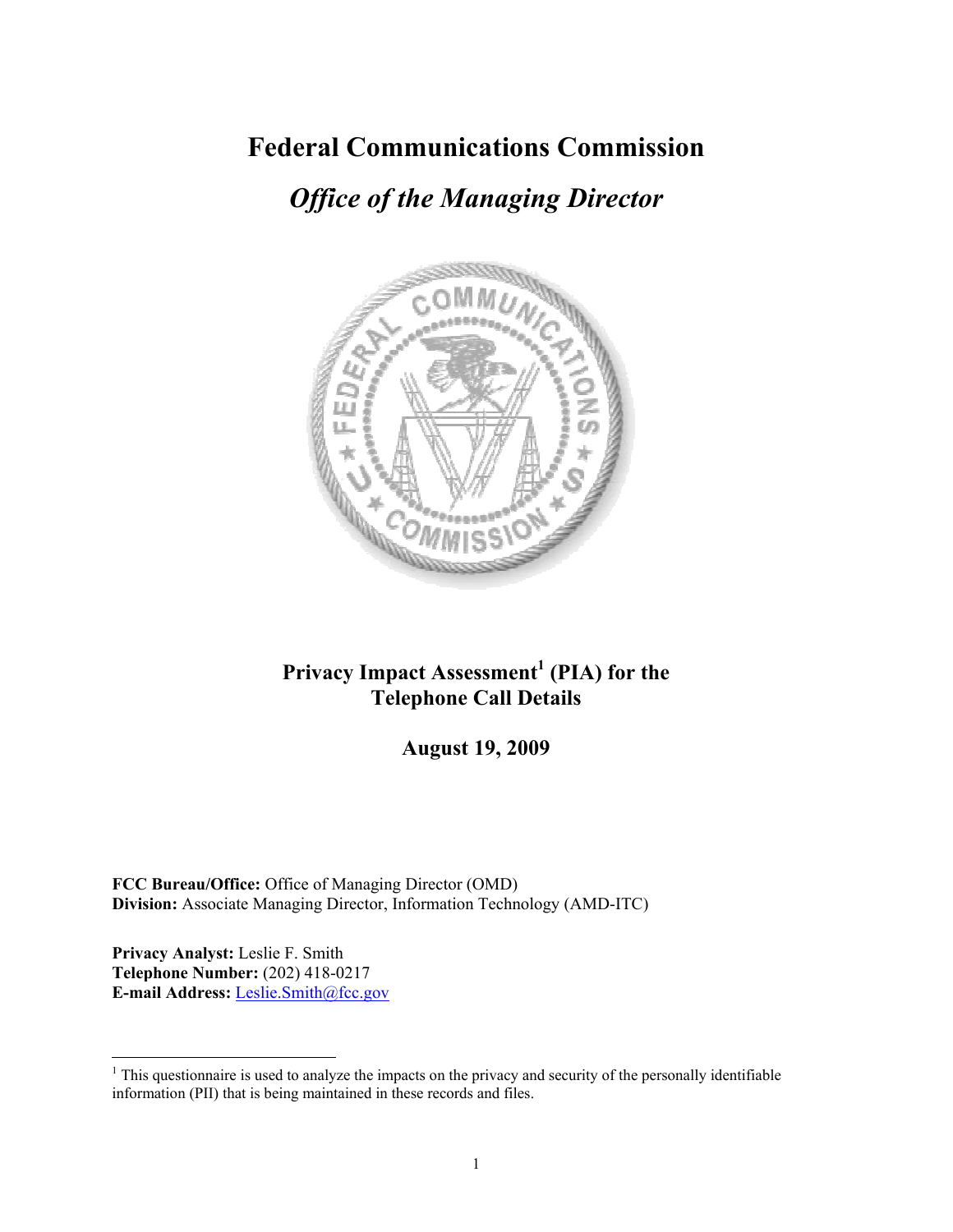The *Privacy Act of 1974*, as amended, 5 U.S.C. 552a, requires Federal agencies to take special measures to protect personal information about individuals when the agencies collect, maintain, and use such personal information.

Having established through the **Privacy Threshold Analysis (PTA)** that this information system contains information about individuals, *e.g.*, personally identifiable information (PII), it is important that when the FCC makes changes to such an information system, the FCC then analyzes:

- (a) What changes are being made to the information that the system presently collects and maintains; and/or
- (b) What new information will be collected and maintained to determine the continuing impact(s) on the privacy of the individuals.

The Privacy Impact Assessment template's purpose is to help the bureau/office to evaluate the changes in the information in the system and to make the appropriate determination(s) about how to treat this information, as required by the Privacy Act's regulations.

#### **Section 1.0 Information System's Contents:**

1.1 Status of the Information System:

New information system—Implementation date:

 $\boxtimes$  Revised or upgraded information system—Revision or upgrade date: March 2009

If this system is being revised—what will be done with the newly derived information:

 $\boxtimes$  Placed in existing information system—Implementation Date: March 2009

Placed in new auxiliary/ancillary information system—Date:

 $\Box$  Other use(s)—Implementation Date:

Please explain your response:

The Associate Managing Director, Information Technology Center (AMD-ITC) is making various minor revisions to the Telephone Call Details information system, including the personally identifiable information that is covered by the system of records notice (SORN) OMD-18, "Telephone Call Details." ITC has upgraded various parts of this information system and added a routine use, "breach notification," as required by OMB Memorandum M-07-16 (May 22, 2007).

1.2 Has a Privacy Threshold Analysis (PTA) been done?

| | Yes Date:

 $\boxtimes$  No

If a Privacy Threshold Analysis has not been done, please explain why not:

 This system of records notice pre-dates the OMB requirements contained in OMB Memorandum M-03-22 (September 22, 2003) that created the Privacy Impact Assessment requirements.

If the Privacy Threshold Analysis (PTA) has been completed, please skip to Question 1.15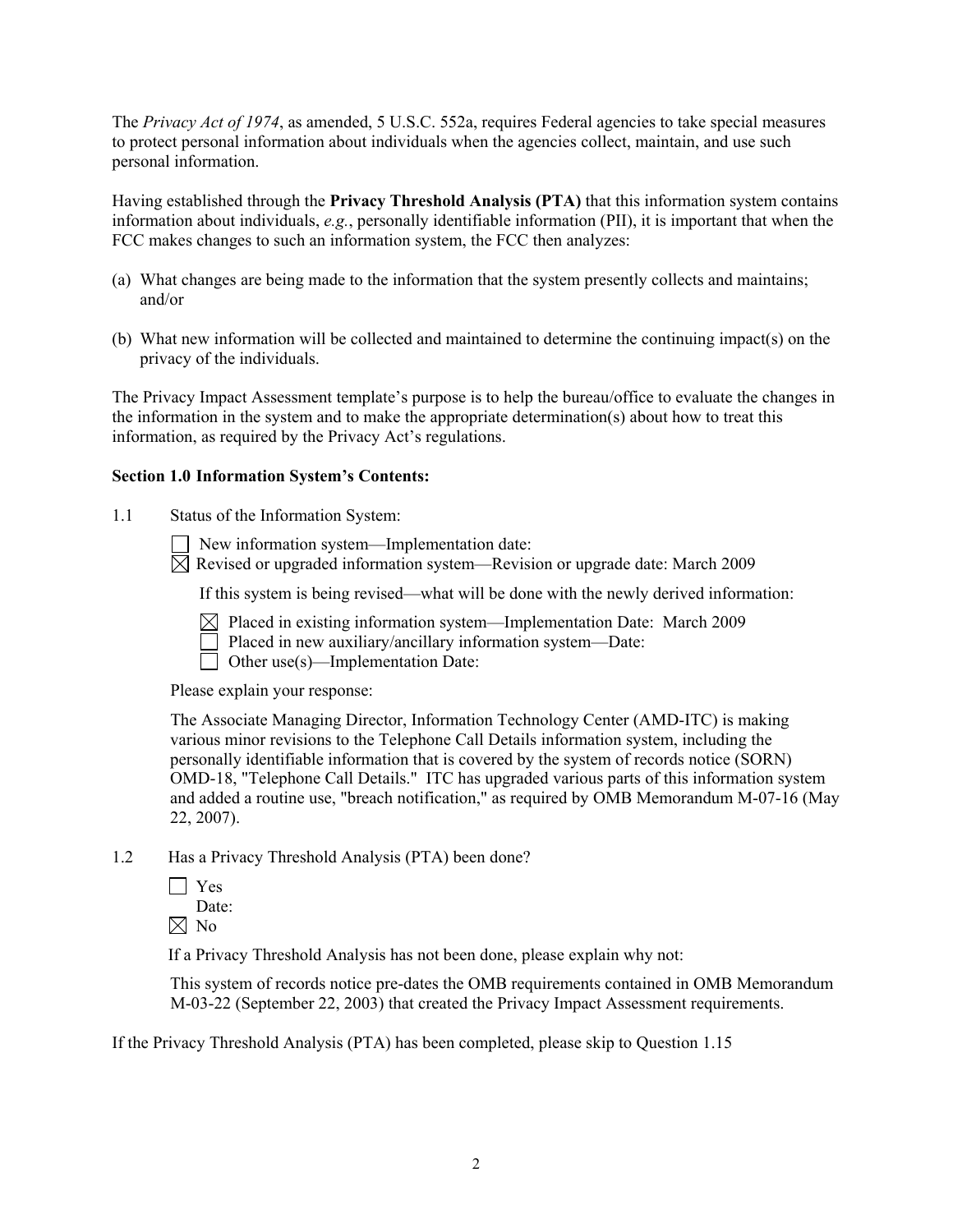1.3 Has this information system, which contains information about individuals, *e.g.*, personally identifiable information (PII), existed under another name, *e.g.*, has the name been changed or modified?

 Yes  $\overline{\boxtimes}$  No

If yes, please explain your response:

 The information system that is covered by this system of records notice, FCC/OMD-18, "Telephone Call Detail" SORN, was originally part of another FCC system of records notice, FCC/Central-8, "Telephone Call Detail and Telephone Call Detail." The Commission created a new SORN for the Telephone Call Detail, FCC/OMD-18, "Telephone Call Detail," which was published in the *Federal Register* on April 5, 2006, *see* 71 FR 17234, 17262.

1.4 Has this information system undergone a "substantive change" in the system's format or operating system?

 Yes  $\overline{\boxtimes}$  No

If yes, please explain your response:

The ITC staff have made only minor updates to the operating system, *etc*., for the Telephone Call Detail information system.

If there have been no such changes, please skip to Question 1.6.

1.5 Has the medium in which the information system stores the records or data in the system changed from paper files to electronic medium (computer database); or from one electronic information system to another, *i.e.*, from one database, operating system, or software program, *etc.*?

 Yes  $\overline{\boxtimes}$  No

If yes, please explain your response:

1.6 Has this information system operated as part of another information system or was it linked to another information system:

If yes, please explain your response:

The Telephone Call Details information system contains the monthly records of the Commission's telephone call billing records for its landline telephone, cellular phones, and related equipment, *i.e.*, Blackberries, etc., which are sent to the FCC by the vendors (telephone companies and the General Services Administration (GSA)):

ITC has responsibility for reviewing the telephone call detail information.

The monthy telephone call detail information is shared with the Financial Systems Operations Group (FSOG) in the Associate Managing Director - Financial Operations (AMD-FO).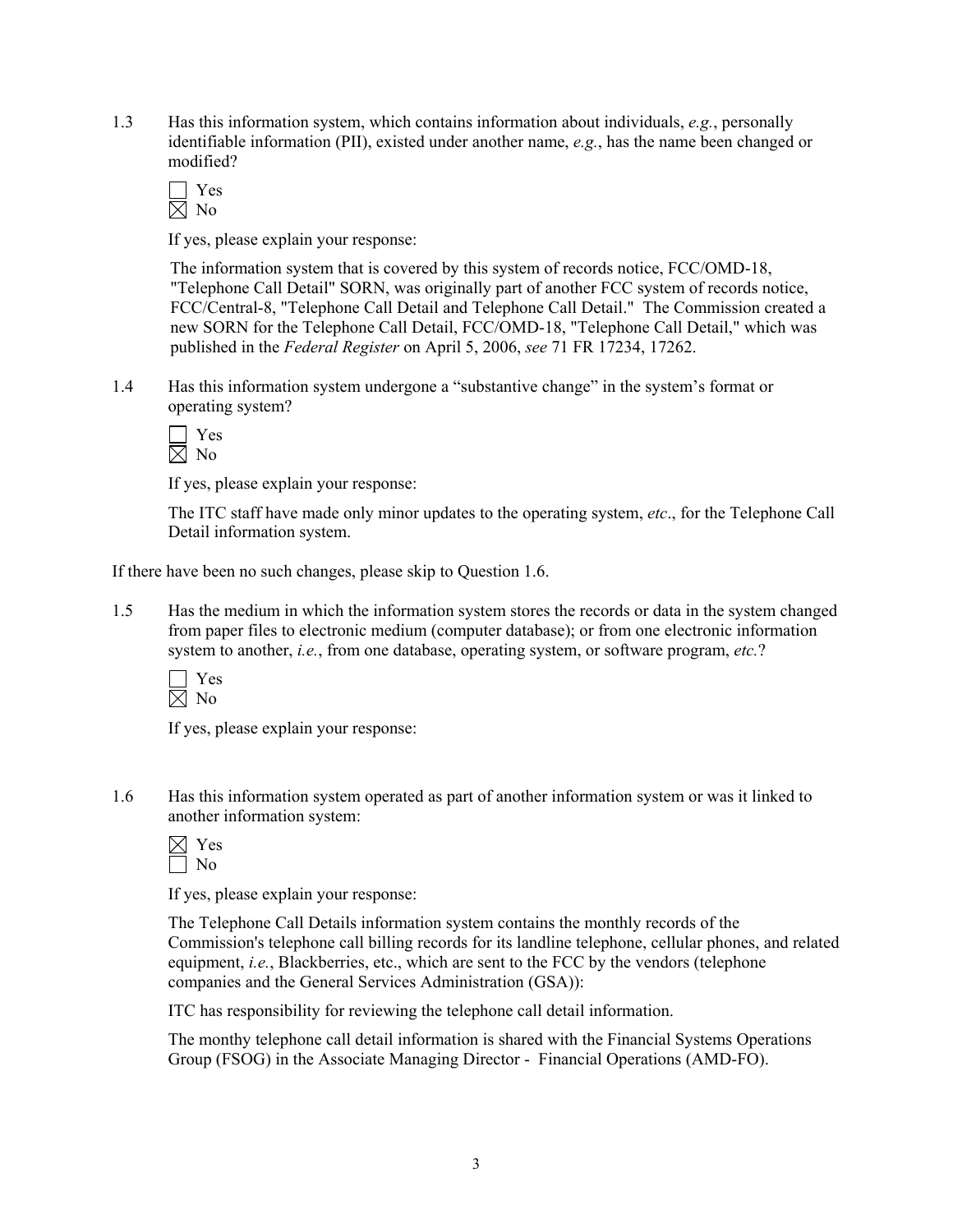AMD-FO also receives the credit card payment information for the Enforcement Bureau (EB) (including EB field officess) and the Public Safety and Homeland Security Bureau (PSHSB) which pay their own wireline and cellular telephone charges.

The management staff in the bureaus and offices receive information on any of their staff who abuse their telephone calling priviledges.

This information system is a "stand alone" information system, *e.g.*, it has no electronic links to other FCC or non-FCC information system.

If the information system is not part of, nor linked to another information system, please skip to Question 1.8

1.7 If so, was it operated by another bureau/office or transferred from another Federal agency to the FCC?

Please explain your response:

1.8 What information is the system collecting, analyzing, managing, storing, transferring, *etc.*:

#### **Information about FCC Employees:**

| No FCC employee information                                                              |
|------------------------------------------------------------------------------------------|
| FCC employee's name                                                                      |
| Other names used, i.e., maiden name, etc.                                                |
| FCC badge number (employee ID)                                                           |
| <b>SSN</b>                                                                               |
| Race/Ethnicity                                                                           |
| Gender                                                                                   |
| U.S. Citizenship                                                                         |
| Non-U.S. Citizenship                                                                     |
| Biometric data                                                                           |
| Fingerprints                                                                             |
| Voiceprints                                                                              |
| Retina scans/prints                                                                      |
| Photographs                                                                              |
| Other physical information, <i>i.e.</i> , hair color, eye color, identifying marks, etc. |
| Birth date/age                                                                           |
| Place of birth                                                                           |
| Medical data                                                                             |
| Marital status                                                                           |
| Spousal information                                                                      |
| Miscellaneous family information                                                         |
| Home address                                                                             |
| Home address history                                                                     |
| Home telephone number(s)                                                                 |
| Personal cell phone number(s)                                                            |
| Personal fax number(s)                                                                   |
| Personal e-mail address(es)                                                              |
| Emergency contact data:                                                                  |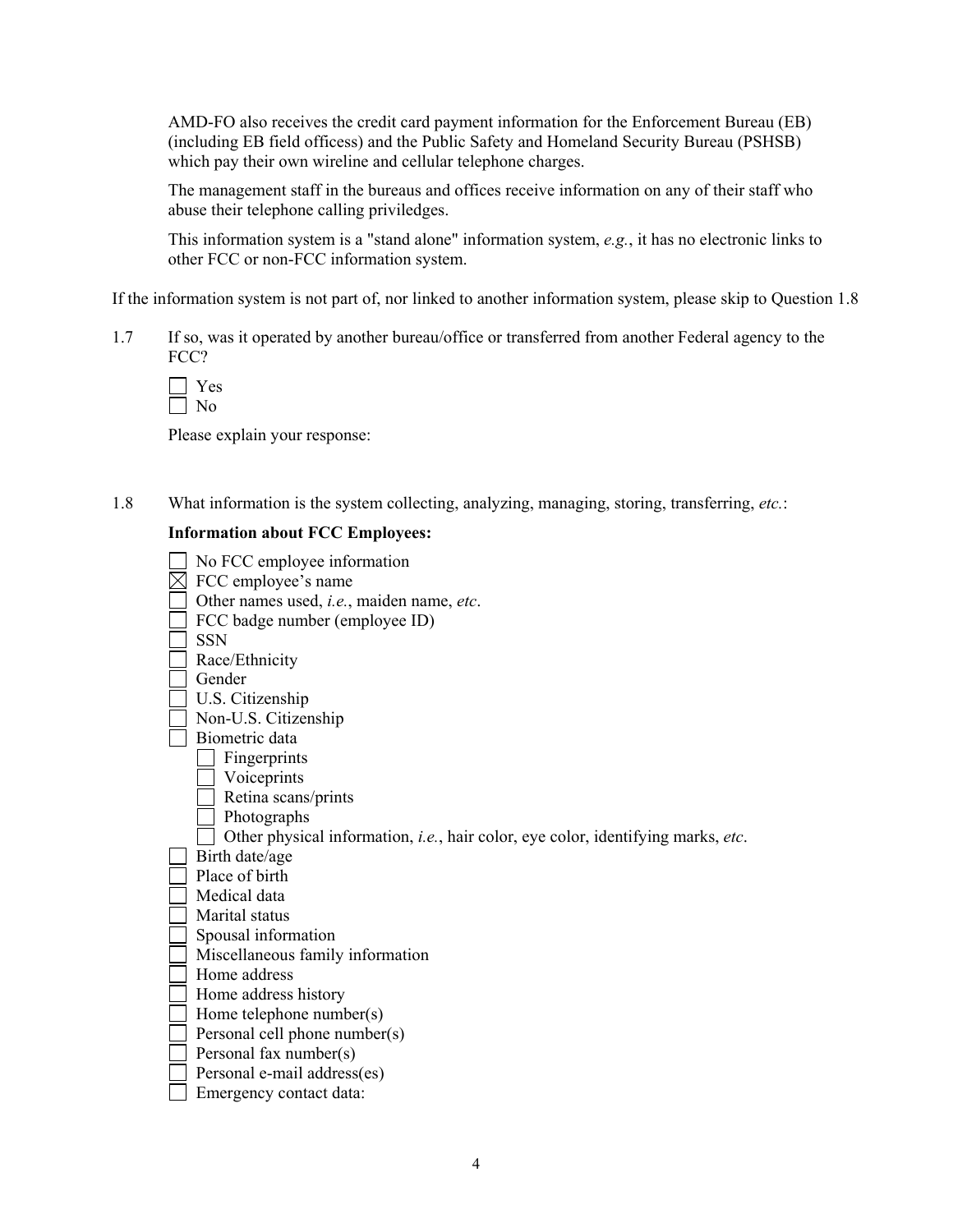Credit card number(s)

Driver's license

Bank account(s)

FCC personal employment records

Military records

Financial history

Foreign countries visited

Law enforcement data

- Background investigation history
- National security data
- Communications protected by legal privileges
- $\Box$  Digital signature

 $\boxtimes$  Other information: The information includes: (1) telephone calls (wireline or cellular) originating from the individuals at the FCC (including current and former FCC employees); (2) FCC employees placing telephone calls to or charging calls to FCC telephones (wireline or cellular); (3) FCC employees receiving telephone calls, or accepting the charges for such calls; and (4) FCC employees who are assigned FCC telephone numbers (wireline and/or cellular).

## **Information about FCC Contractors:**

| No FCC contractor information                                                            |
|------------------------------------------------------------------------------------------|
| Contractor's name                                                                        |
| Other name(s) used, <i>i.e.</i> , maiden name, <i>etc.</i>                               |
| FCC Contractor badge number (Contractor ID)                                              |
| <b>SSN</b>                                                                               |
| U.S. Citizenship                                                                         |
| Non-U.S. Citizenship                                                                     |
| Race/Ethnicity                                                                           |
| Gender                                                                                   |
| Biometric data                                                                           |
| Fingerprints                                                                             |
| Voiceprints                                                                              |
| Retina scans/prints                                                                      |
| Photographs                                                                              |
| Other physical information, <i>i.e.</i> , hair color, eye color, identifying marks, etc. |
| Birth date/Age                                                                           |
| Place of birth                                                                           |
| Medical data                                                                             |
| Marital status                                                                           |
| Spousal information                                                                      |
| Miscellaneous family information                                                         |
| Home address                                                                             |
| Home address history                                                                     |
| Home telephone number(s)                                                                 |
| Personal cell phone number(s)                                                            |
| Personal fax number(s)                                                                   |
| Personal e-mail address(es)                                                              |
| Emergency contact data:                                                                  |
| Credit card number(s)                                                                    |
| Driver's license number(s)                                                               |
|                                                                                          |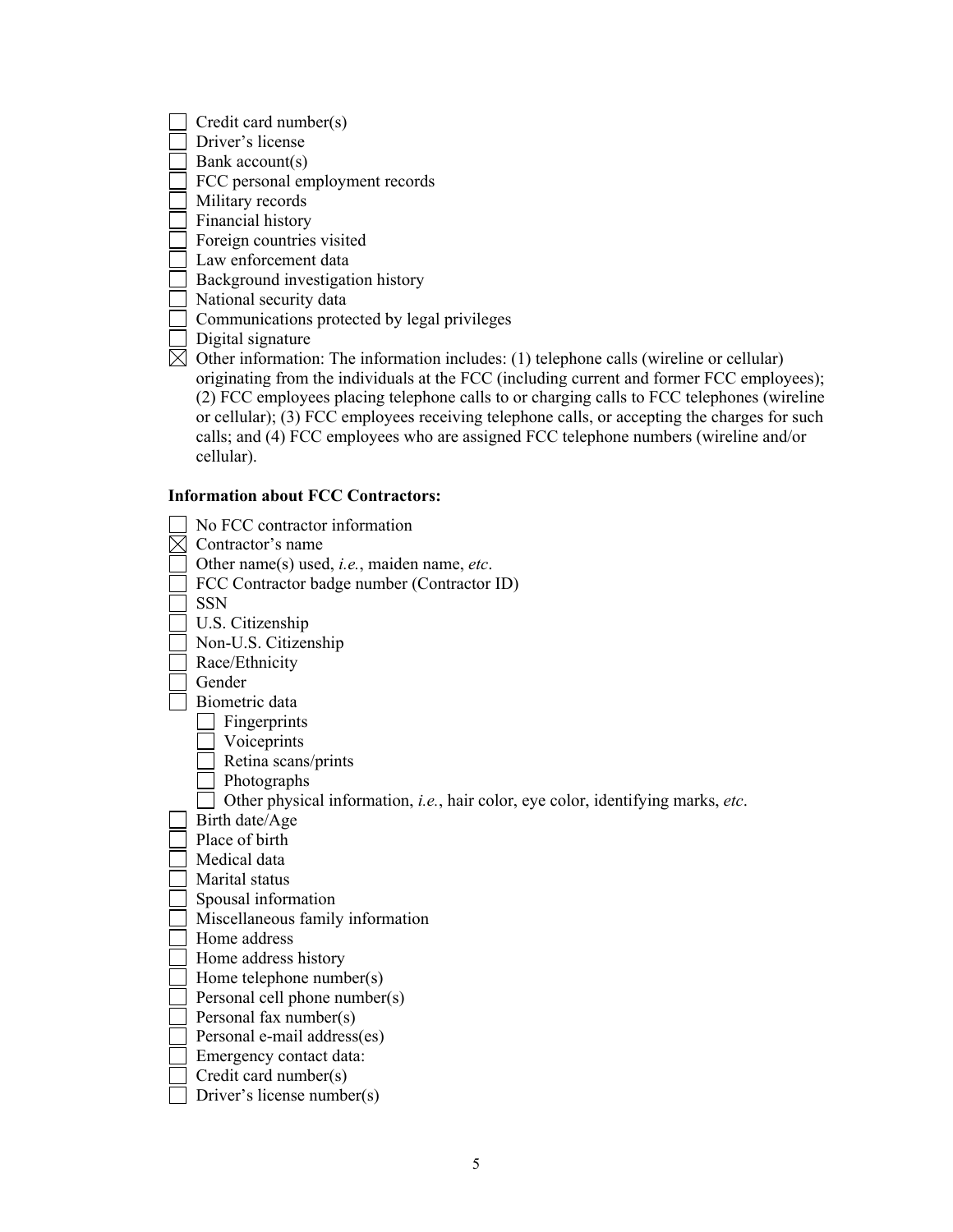Bank account(s)

Non-FCC personal employment records

Military records

Financial history

Foreign countries visited

Law enforcement data

Background investigation history

National security data

 $\Box$  Communications protected by legal privileges

 $\Box$  Digital signature

 $\overline{\boxtimes}$  Other information: The information includes: (1) telephone calls (wireline or cellular) originating from current or former contractors at the FCC; (2) contractors placing telephone calls to or charging calls to FCC telephones (wireline or cellular); (3) contractors receiving telephone calls or accepting the charges; and (4) contractors who are assigned FCC telephone numbers (wireline and/or cellular).

## **Information about FCC Volunteers, Visitors, Customers, and other Individuals:**

| Not applicable                                                                           |
|------------------------------------------------------------------------------------------|
| Individual's name:                                                                       |
| Other name(s) used, i.e., maiden name, etc.                                              |
| FCC badge number (employee ID)                                                           |
| SSN:                                                                                     |
| Race/Ethnicity                                                                           |
| Gender                                                                                   |
| Citizenship                                                                              |
| Non-U.S. Citizenship                                                                     |
| Biometric data                                                                           |
| Fingerprints                                                                             |
| Voiceprints                                                                              |
| Retina scans/prints                                                                      |
| Photographs                                                                              |
| Other physical information, <i>i.e.</i> , hair color, eye color, identifying marks, etc. |
| Birth date/Age:                                                                          |
| Place of birth                                                                           |
| Medical data                                                                             |
| Marital status                                                                           |
| Spousal information                                                                      |
| Miscellaneous family information                                                         |
| Home address                                                                             |
| Home address history                                                                     |
| Home telephone number(s)                                                                 |
| Personal cell phone number(s)                                                            |
| Personal fax number(s)                                                                   |
| Personal e-mail address(es)                                                              |
| Emergency contact data:                                                                  |
| Credit card number(s)                                                                    |
| Driver's license number(s)                                                               |
| Bank account(s)                                                                          |
| Non-FCC personal employment records                                                      |
| Military records                                                                         |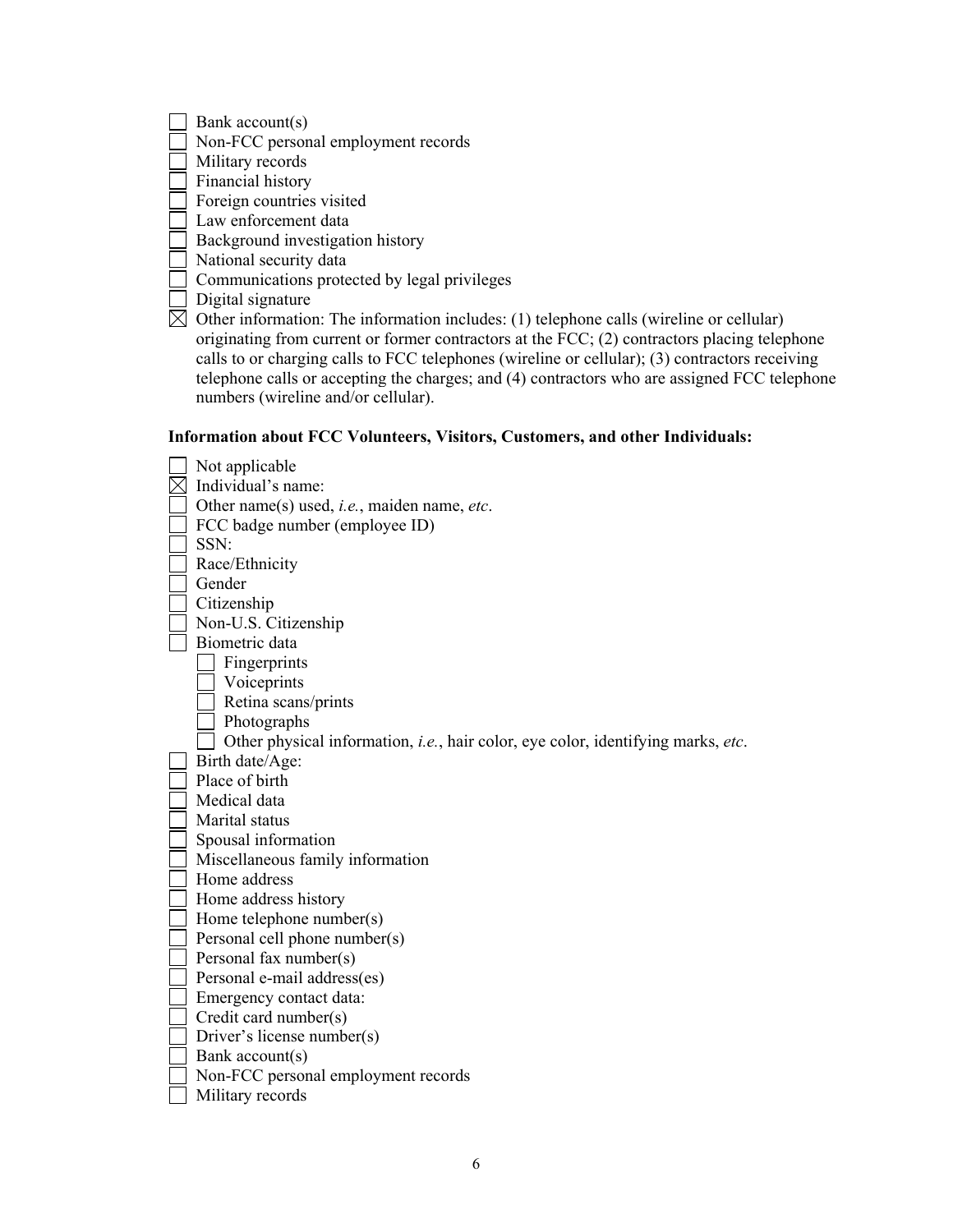Financial history

Foreign countries visited

Law enforcement data

Background investigation history

National security data

Communications protected by legal privileges

 $\Box$  Digital signature

 $\boxtimes$  Other information: The information includes: (1) telephone calls (wireline or cellular) originating from current or former FCC interns, co-op students, temporary hires, and volunteers; (2) these individuals placing telephone calls to or charging calls to FCC telephones (wireline or cellular); (3) these individuals receiving telephone calls or accepting the charges; and (4) these individuals who are assigned FCC telephone numbers (wireline and/or cellular).

## **Information about Business Customers and others (usually not considered "personal information"):**

|             | Not applicable                                                                                |
|-------------|-----------------------------------------------------------------------------------------------|
|             | Name of business contact/firm representative, customer, and/or others                         |
|             | Race/Ethnicity                                                                                |
|             | Gender                                                                                        |
|             | Full or partial SSN:                                                                          |
|             | Business/corporate purpose(s)                                                                 |
|             | Other business/employment/job description(s)                                                  |
|             | Professional affiliations                                                                     |
|             | Business/office address                                                                       |
|             | Intra-business office address (office or workstation)                                         |
|             | Business telephone number(s)                                                                  |
|             | Business cell phone number(s)                                                                 |
| $\boxtimes$ | Business fax number(s)                                                                        |
| $\boxtimes$ | Business pager number(s)                                                                      |
|             | Business e-mail address(es)                                                                   |
|             | Bill payee name                                                                               |
|             | Bank routing number(s)                                                                        |
|             | Income/Assets                                                                                 |
|             | Web navigation habits                                                                         |
|             | Commercially obtained credit history data                                                     |
|             | Commercially obtained buying habits                                                           |
|             | Credit card number(s)                                                                         |
|             | Bank account(s)                                                                               |
| $\boxtimes$ | Other information: The information includes: (1) telephone calls (wireline or cellular)       |
|             | originating from visitors or other non-FCC employees; (2) these individuals placing           |
|             | telephone calls to FCC telephones (wireline or cellular); and (3) these individuals receiving |
|             | telephone calls from FCC.                                                                     |

1.9 What are the sources for the information that you are collecting:

- $\boxtimes$  Personal information from FCC employees: current and former full and part-time FCC employees, interns, volunteers, temporary hires, co-op students, and visitors.
- Personal information from FCC contractors:
- Personal information from non-FCC individuals and/or households: Individuals who use FCC telephones or receive calls from FCC employees, staff, and/or contractors.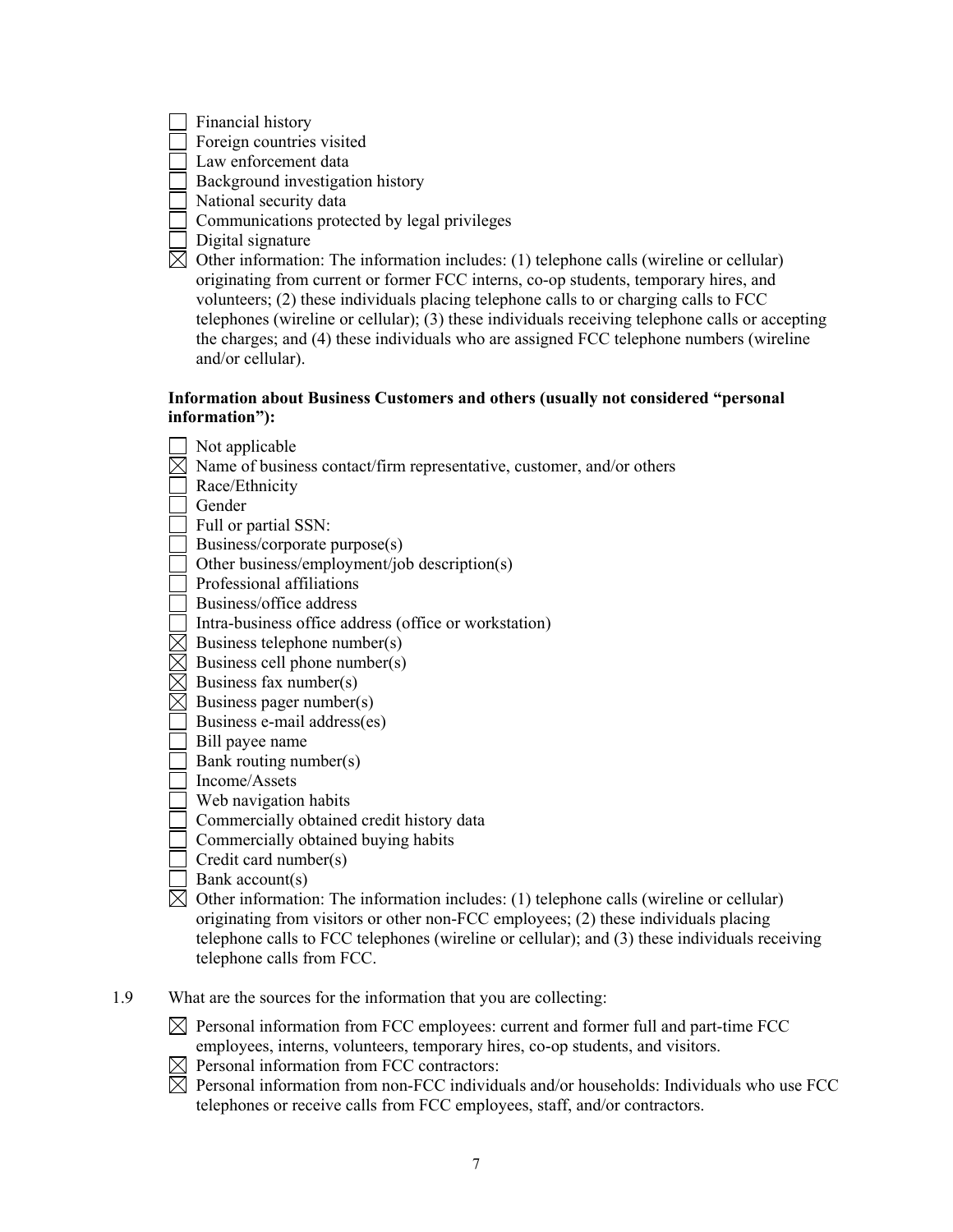|  |  |  |  |  |  |  | Non-personal information from businesses and other for-profit entities: |
|--|--|--|--|--|--|--|-------------------------------------------------------------------------|
|--|--|--|--|--|--|--|-------------------------------------------------------------------------|

Non-personal information from institutions and other non-profit entities:

Non-personal information from farms:

 $\boxtimes$  Non-personal information from Federal Government agencies: GSA provides telephone calling data, calling charges and associated fees, *etc.*.

 $\Box$  Non-personal information from state, local, or tribal governments:

Other sources:

1.10 Will the information system obtain, use, store, analyze, *etc*. information about individuals *e.g*, personally identifiable information (PII), from other information systems, including both FCC and non-FCC information systems?

Please explain your response:

The Telephone Call Detail information system contains information concerning the Commission's telephone calls (wireline and cellular) that are placed by, received by, charged by FCC employees, interns, co-op students, volunteers, and temporary hires, and contractors working at the FCC; and information on these individuals who are assigned FCC telephone numbers (wireline and/or cellular).

This information comes from the providers (telephone companies and the General Services Administration (GSA)) and is shared with the FCC's Financial Office in the Office of Managing Director (OMD-FO) and the FCC's field offices.

If the information system does not use any PII from other information systems, including both FCC and non-FCC information systems, please skip to Question 1.15.

1.11 If the information system uses information about individuals from other information systems, what information will be used?

| $\exists$ FCC information system and information system name(s): |  |  |  |  |
|------------------------------------------------------------------|--|--|--|--|
|                                                                  |  |  |  |  |

 Non-FCC information system and information system name(s): Telephone service providers, *e.g*., telephone companies and the GSA

FCC employee's name:

- (non-FCC employee) individual's name
- Other names used, *i.e.*, maiden name, *etc*.
- FCC badge number (employee ID)
- Other Federal Government employee ID information, i.e., badge number, *etc*.

SSN:

- Race/Ethnicity
- Gender
- U.S. Citizenship
- Non-U.S. Citizenship
- Biometric data
	- **Fingerprints**
	- Voiceprints
	- Retina scan/prints
	- Photographs
	- Other physical information, *i.e.*, hair color, eye color, identifying marks, *etc*.
- $\Box$  Birth date/Age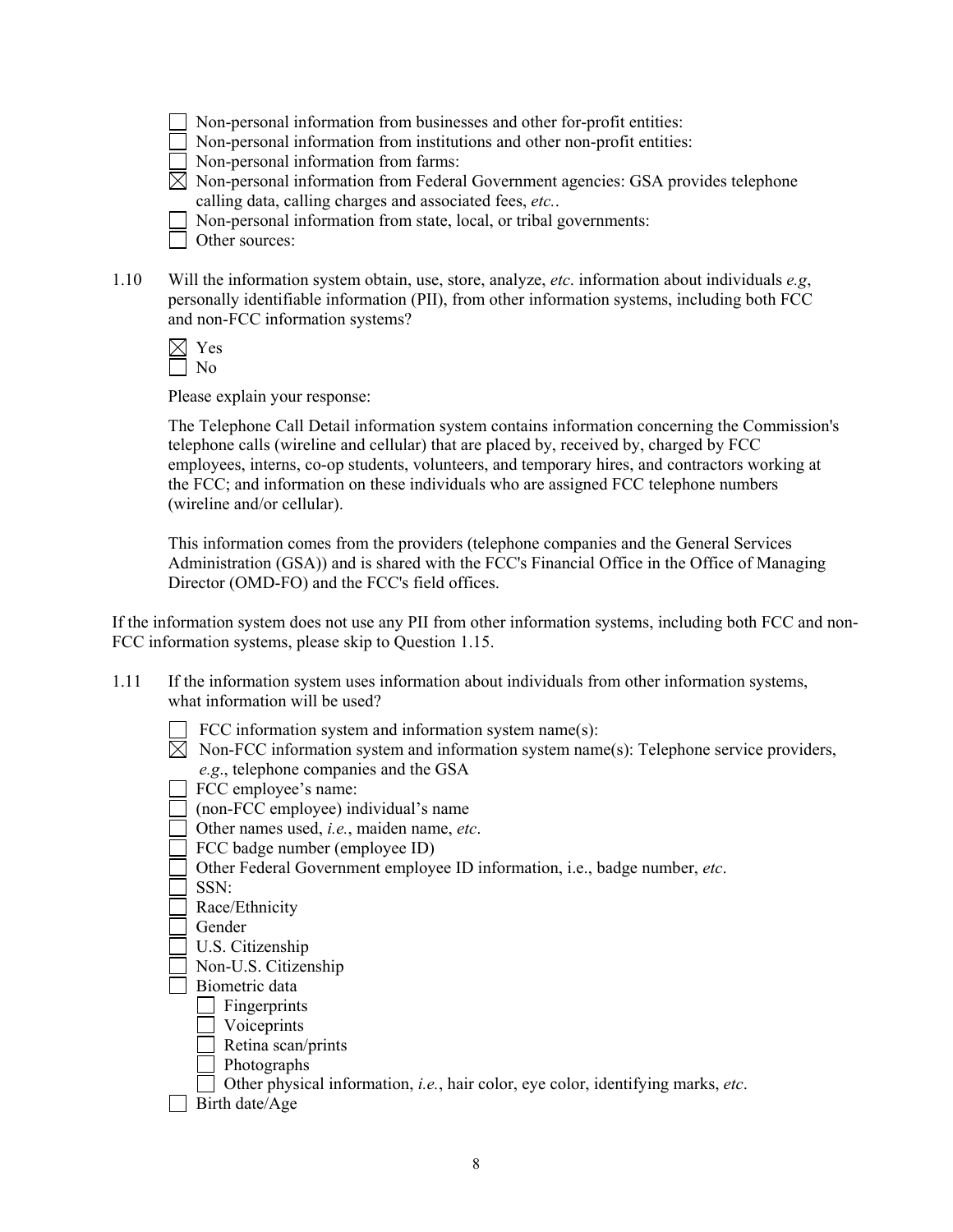|             | Place of birth                                                                              |
|-------------|---------------------------------------------------------------------------------------------|
|             | Medical data                                                                                |
|             | Marital status                                                                              |
|             | Spousal information                                                                         |
|             | Miscellaneous family information:                                                           |
|             | Home address                                                                                |
|             | Home address history                                                                        |
|             | Home telephone number(s)                                                                    |
|             | Personal cell phone number(s)                                                               |
|             | Personal fax number(s)                                                                      |
|             | Personal e-mail address(es)                                                                 |
|             | Emergency contact data                                                                      |
|             | Credit card number(s)                                                                       |
|             | Driver's license                                                                            |
|             | Bank account(s)                                                                             |
|             | Non-FCC personal employment records                                                         |
|             | Non-FCC government badge number (employee ID)                                               |
|             | Law enforcement data                                                                        |
|             | Military records                                                                            |
|             | National security data                                                                      |
|             | Communications protected by legal privileges                                                |
|             | Financial history                                                                           |
|             | Foreign countries visited                                                                   |
|             | Background investigation history                                                            |
|             | Digital signature                                                                           |
| $\boxtimes$ | Other information: Telephone providers' (telephone companies and the GSA) records and       |
|             | data concerning: (1) telephone calls originating from the individuals at the FCC (including |
|             | current and former FCC employees); (2) FCC emmployees placing telephone calls to or         |
|             | charging calls to FCC telephones (wireline or cellular); and FCC employees receiving        |
|             | telephone calls, or accepting the charges for such calls.                                   |

## **Information about Business Customers and others (usually not considered "personal information"):**

| Not applicable                                                        |
|-----------------------------------------------------------------------|
| Name of business contact/firm representative, customer, and/or others |
| Race/Ethnicity                                                        |
| Gender                                                                |
| Full or partial SSN:                                                  |
| Business/corporate purpose(s)                                         |
| Other business/employment/job description(s)                          |
| Professional affiliations                                             |
| Intra-business office address (office or workstation)                 |
| Business telephone number(s)                                          |
| Business cell phone number(s)                                         |
| Business fax number(s)                                                |
| Business e-mail address(es)                                           |
| Bill payee name                                                       |
| Bank routing number(s)                                                |
| Income/Assets                                                         |
| Web navigation habits                                                 |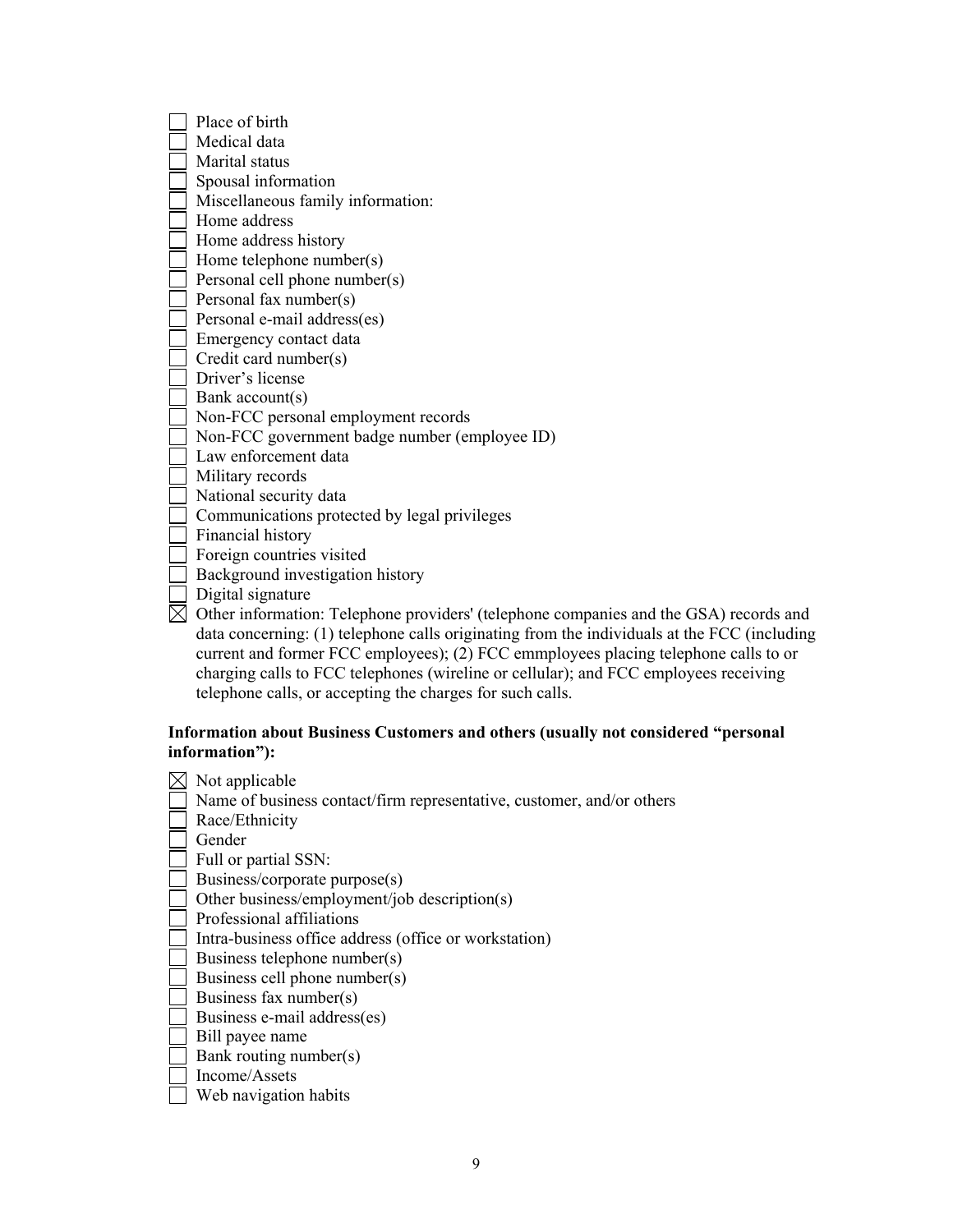Commercially obtained credit history data

Commercially obtained buying habits

Personal clubs and affiliations

 $\Box$  Credit card number(s)

Bank account(s)

Other information:

1.12 Will this information system derive new information, records, or data, or create previously unavailable information, records, or data, through aggregation or consolidation from the information that will now be collected via this link to the other system, including information, records, or data, that is being shared or transferred from the other information system(s)?

Please explain your response:

When the ITC and FO staffs work together to review telephone charges and usage that require consultation with the FCC's bureaus and offices, the staffs send e-mails to the B/O's managers to request clarification about whether telephone charges and/or usages are appropriate and accurate, *etc*. If the ITC staff determines that the charge and/or use is inappropriate, the FCC employee must pay for this telephone call.

1.13 Can the information, whether it is: (a) in the information system, (b) in a linked information system, and/or (c) transferred from another system, be retrieved by a name or a "unique identifier" linked to an individual, *e.g.*, SSN, name, home (personal) telephone number, fingerprint, voice print, *etc*.?

Please explain your response:

The FCC's telephone bill is organized by FCC telephone numbers.

By using the telephone number data, the ITC and FO staffs can perform a "reverse search" that can identify the name of the individual who is assigned that telephone number of the telephone (wireline or cellular) used to make the call.

The telephone number that was called can be further identified and associated with other individuals, *i.e.*, the individual's family, business associates, *etc.*

1.14 Will the new information include personal information about individuals, *e.g*., personally identifiable information (PII), be included in the individual's records, or be used to make a determination about an individual?

| c |
|---|
|   |

Please explain your response:

The ITC staff destroys the telephone records data once each telephone bill has been reconciled and paid, since there is no longer a valid reason to maintain this information.

However, there is a possibility that repeat violations could cause an adverse personnel action against an individual.

(The FO staff retains the telephone records for reference purposes for six years.)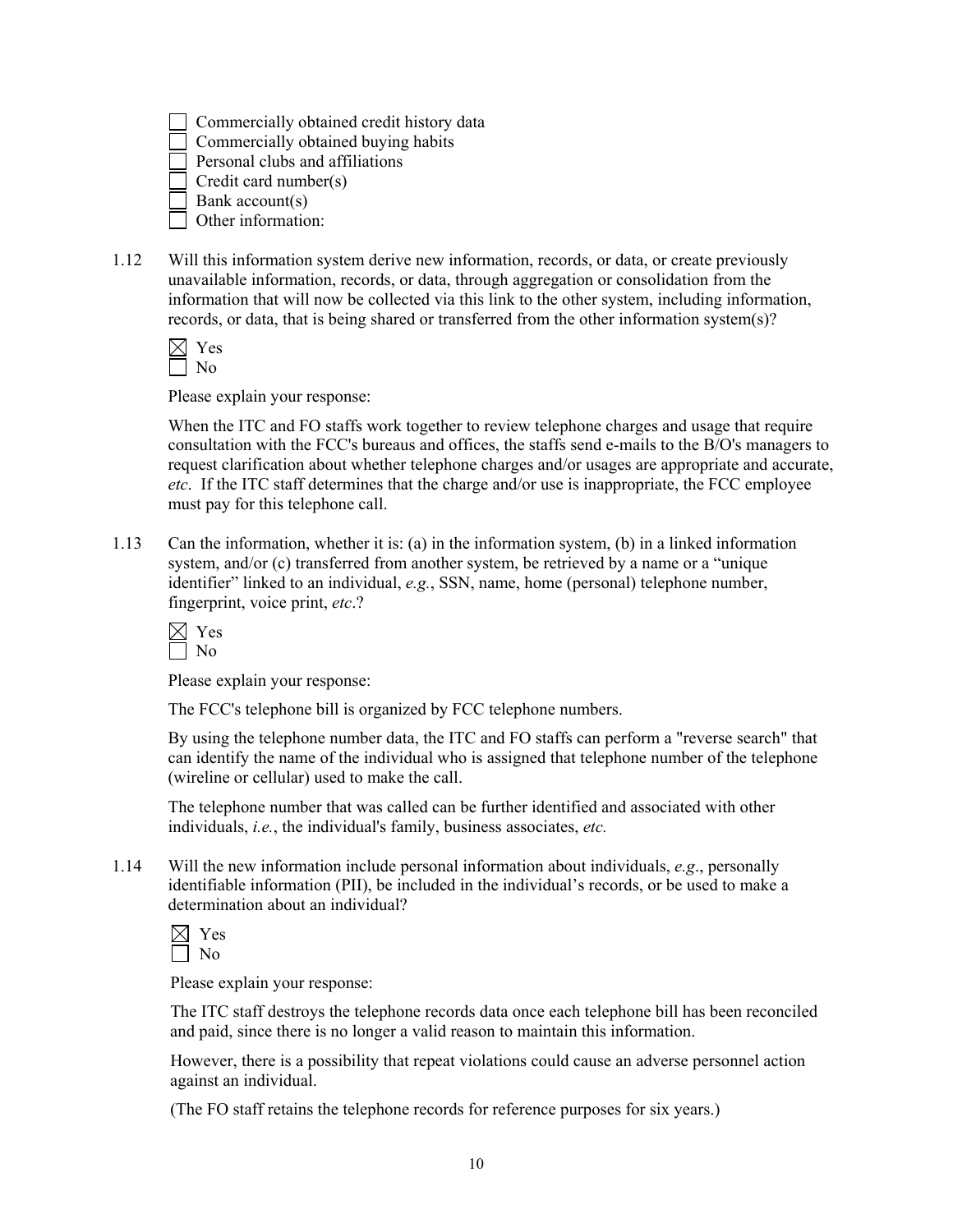1.15 Under the *Privacy Act of 1974*, as amended, 5 U.S.C. 552a, Federal agencies are required to have a System of Records Notice (SORN) for an information system like this one, which contains information about individuals, *e.g.*, "personally identifiable information" (PII).

A System of Records Notice (SORN) is a description of how the information system will collect, maintain, store, and use the personally identifiable information (PII).

Is there a SORN that already covers this PII in this information system?

If yes, what is this System of Records Notice (SORN): This system of records notice, FCC/OMD-18, "Telephone Call Detail," was published in the *Federal Register* on April 5, 2006.

Please provide the citation that was published in the *Federal Register* for the SORN: 71 FR 17234, 17262.

If a SORN already covers this PII, please skip to **Section 2.0 System of Records Notice (SORN) Update** to address any changes to this SORN.

If a system of records notice (SORN) does not presently cover the information about individuals in this system, then it is necessary to determine whether a new FCC system of records notice must be created for the information.

1.16 If this information system is not covered by a system of records notice (SORN), does the information system exist by itself, or does it now, or did it previously exist as a component or subset of another SORN?

If yes, please explain what has occurred:

What is the System of Records Notice (SORN) of which it is currently or previously a component or subset:

Please also provide the citation that was published in the *Federal Register* for the SORN:

- 1.17 What are the purposes or functions that make it necessary to create a new a system of records notice (SORN) for this information system, *e.g.*, why is the information being collected?
- 1.18 Where is this information for the system of records notice (SORN) located?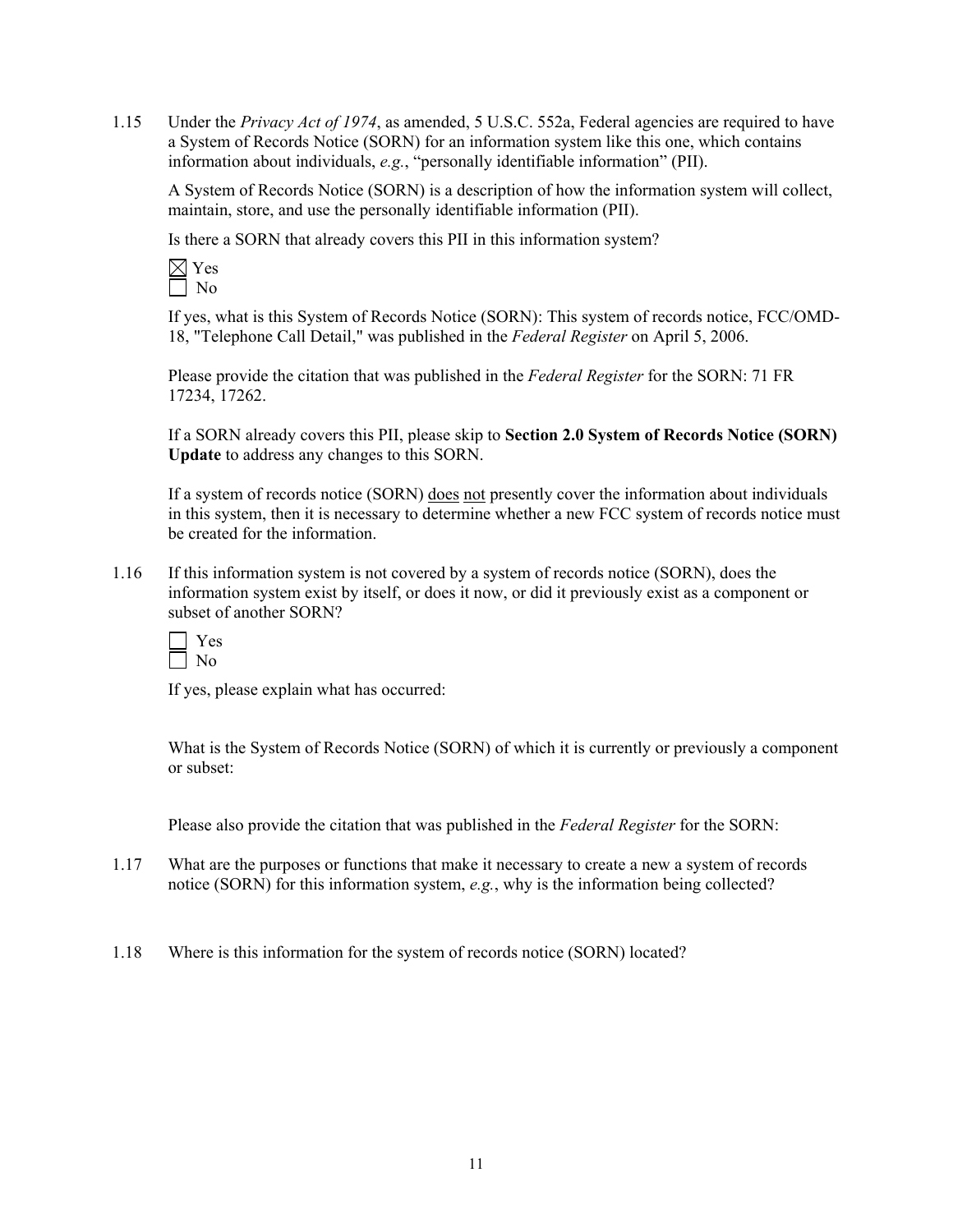1.19 Is the use of the information both relevant and necessary to the purposes for which the information system is designed, *e.g.*, is the SORN only collecting and using information for the specific purposes for which the SORN was designed so that there is no "extraneous" information included in the database(s) or paper files?

Please explain your response:

If the use of this information is both relevant and necessary to the processes for this information system is designed, please skip to Question 1.21.

- 1.20 If not, why or for what reasons is the information being collected?
- 1.21 Is the information covered under a Security Classification as determined by the FCC Security Officer?

 Yes No

Please explain your response:

1.22 What is the location of the information covered by the system of records notice (SORN)?

Please explain your response:

1.23 What are the categories of individuals covered by the system of records notice (SORN)?

Please explain your response:

1.24 What are the categories of records, *e.g.*, types of information (or records) that the system of records notice (SORN) collects, maintains, and uses?

Please explain your response: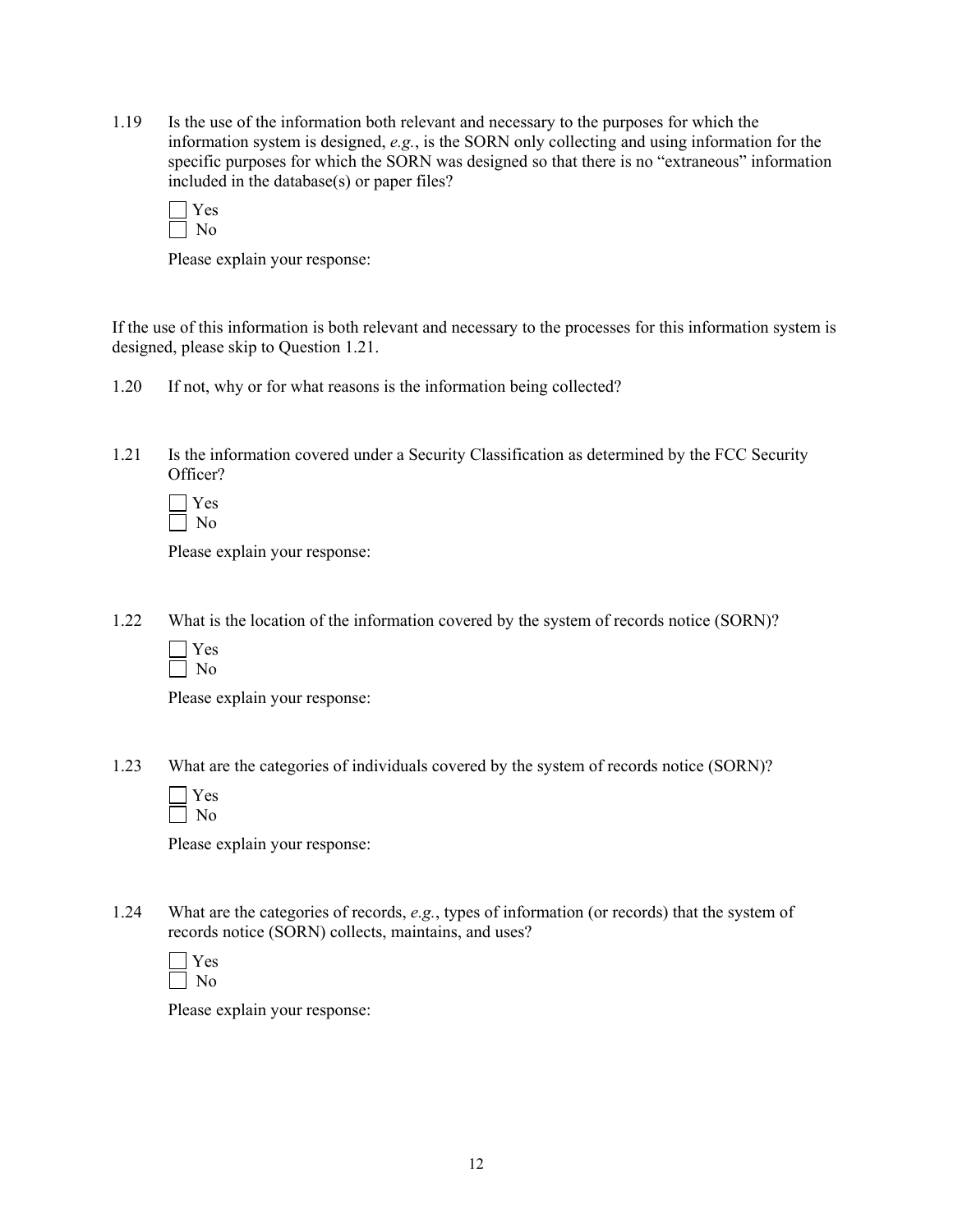1.25 What is the legal authority under which the FCC collects and maintains the information covered by the system of records notice (SORN)? ۲ T

Please explain your response:

1.26 What are the purposes for collecting, maintaining, and using the information covered by the system of records notice (SORN)?

Please explain your response:

1.27 In what instances would the information system's administrator/manager/developer permit disclosure to those groups outside the FCC for whom the information was not initially intended.

Such disclosures, which are referred to as "Routine Uses,"<sup>2</sup> are those instances that permit the FCC to disclose information from a SORN to specific "third parties." These disclosures may be for the following reasons:

(check all that are applicable)

| Adjudication and litigation: |  |
|------------------------------|--|
|------------------------------|--|

Committee communications and reporting:

Compliance with welfare reform requirements:

 $\Box$  Congressional inquiries:

Emergency response by medical personnel and law enforcement officials:

|  |  | Employment, security clearances, licensing, contracts, grants, and other benefits by the FCC: |  |  |  |  |  |
|--|--|-----------------------------------------------------------------------------------------------|--|--|--|--|--|
|  |  |                                                                                               |  |  |  |  |  |

 Employment, security clearances, licensing, contracts, grants, and other benefits upon a request from another Federal, state, local, tribal, or other public authority, *etc*.:

- FCC enforcement actions:
- Financial obligations under the Debt Collection Information Act:
- Financial obligations required by the National Finance Center:
- First responders, *e.g.*, law enforcement, DHS, FEMA, DOD, NTIA, *etc*.:
- Government-wide oversight by NARA, DOJ, and/or OMB:
- Labor relations (NTEU):
- Law enforcement and investigations:
- Program partners, e.g., WMATA, *etc*.:
- **Breach of Federal data:**

 $\overline{a}$ 

Others "third party" disclosures:

<sup>2</sup> Information about individuals in a system of records may routinely be disclosed for the following conditions, *e.g.,* "routine uses"; however, in each of these routine uses that are checked, the FCC will determine whether disclosure of the information, *i.e.*, records, files, documents, and data, *etc*., is compatible with the purpose(s) for which the information has been collected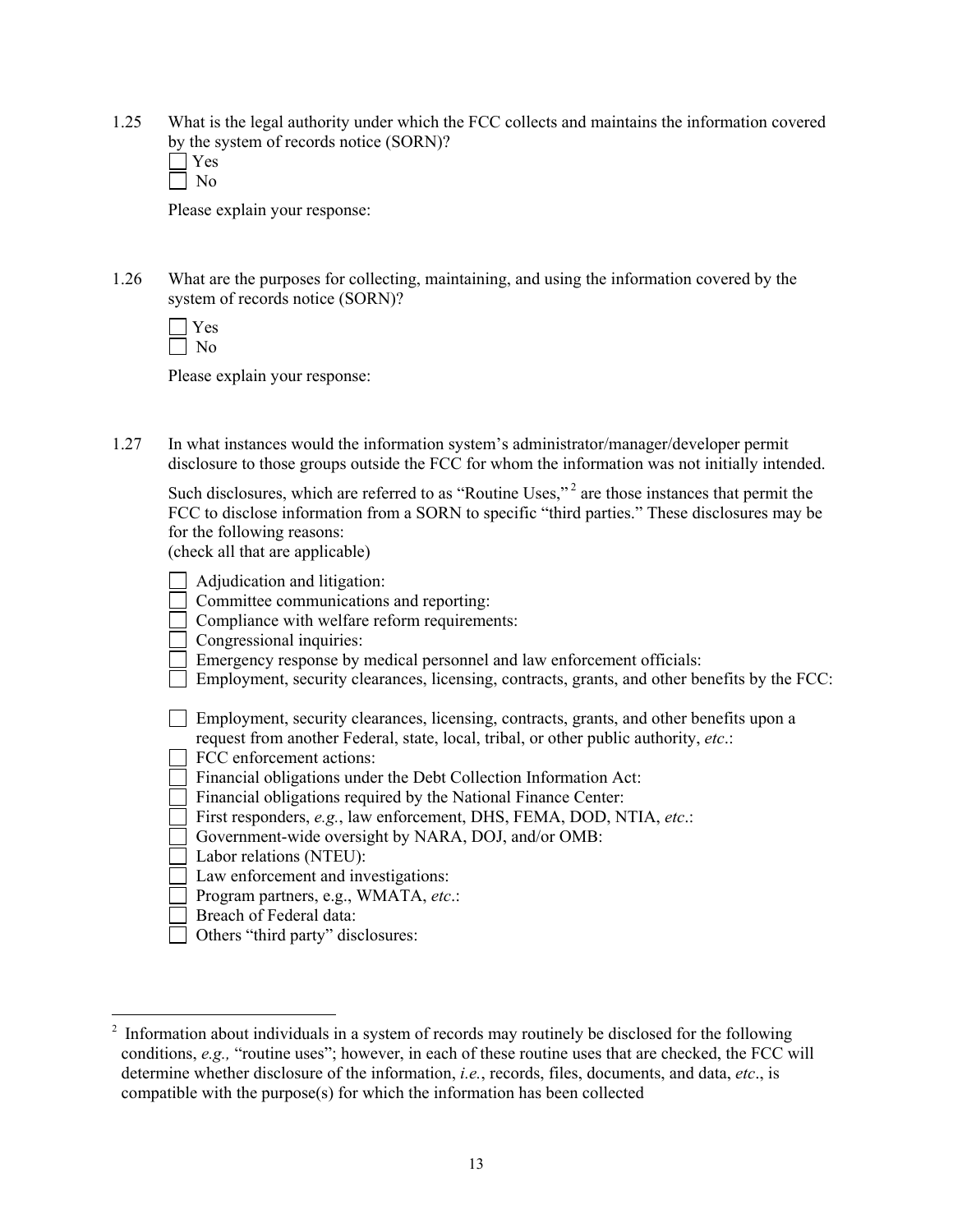1.28 Will the information be disclosed to consumer reporting agencies? Yes No

Please explain your response:

- 1.29 What are the policies for the maintenance and secure storage of the information?
- 1.30 How is information in this system retrieved?
- 1.31 hat policies and/or guidelines are in place on how long the bureau/office will retain the information?
- 1.32 Once the information is obsolete or out-of-date, what policies and procedures have the system's managers/owners established for the destruction/purging of the data?
- 1.33 Have the records retention and disposition schedule(s) been issued or approved by the National Archives and Records Administration (NARA)?

Please explain your response:

If a NARA records retention and disposition schedule has been approved for this System of Records Notice (SORN), please skip to **Section 2.0 System of Records Notice (SORN) Update**:

1.34 If there is no NARA approved records retention and disposal schedule, has there been any coordination with the Performance Evaluation and Records Management Branch (PERM) or the Records Officer?

Please explain your response:

If this is a new System of Records Notice (SORN), please skip to **Section 3.0 Development, Management, and Deployment and/or Sharing of the Information:** 

#### **Section 2.0 System of Records Notice (SORN) Update:**

If a System of Records Notice (SORN) currently covers the information, please provide information to update and/or revise the SORN: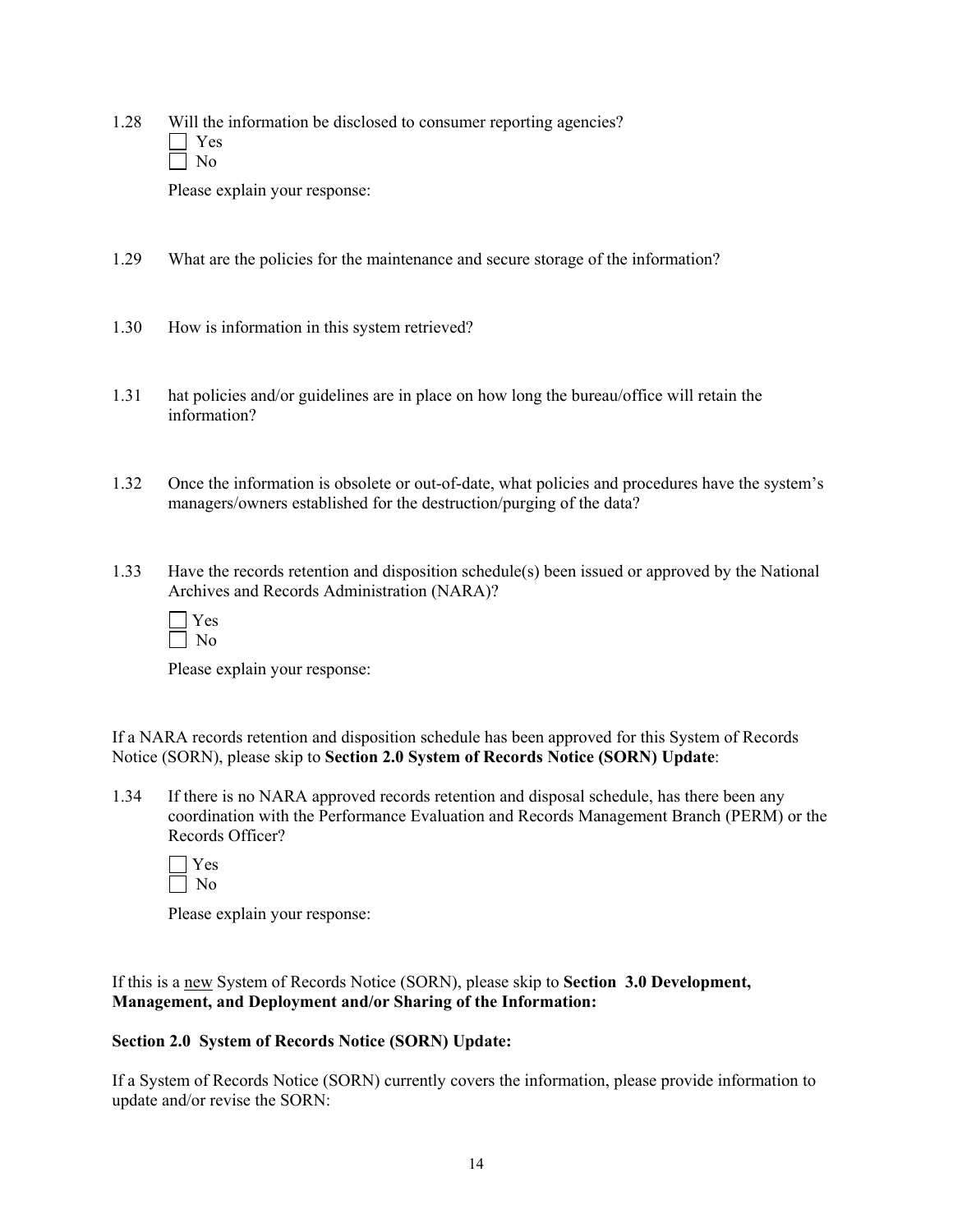2.1 Have there been any changes to the Security Classification for the information covered by the system of records notice (SORN) from what was originally determined by the FCC Security Officer?

 Yes  $\bar{\boxtimes}$  No

Please explain your response:

 The FCC's Security Operations Center (SOC) has not assigned a security classification to the Telephone Call Detail information center and to the personally identifiable information (PII) that it collects, uses, and maintains, which is covered by FCC/OMD-18, "Telephone Call Detail" SORN.

2.2 Have there been any changes to the location of the information covered by the system of records notice (SORN)?

Please explain your response:

The information, including the PII that is covered by FCC/OMD-18, "Telephone Call Detail" SORN, is located in the Associate Managing Director - Information Technology Center (AMD-ITC) and in the Associate Managing Director - Financial Operations (AMD-FO) in the Office of Managing Director (OMD), Federal Communications Commission (FCC), 445 12<sup>th</sup> Street, S.W., Washington, DC 20554.

Information may also be found in the effected FCC's Enforcement Bureau 26 field offices.

2.3 Have there been any changes to the categories of individuals covered by the system of records notice (SORN)?



Please explain your response:

The categories of individuals that are covered by FCC/OMD-18, "Telephone Call Detail" SORN, include:

- (1) Individuals (including current and former FCC Employees, interns, co-op students, volunteers, temporary hires, visitors, and contractors working at the FCC) who originate calls from FCC telephones (wireline or cellular), and individuals receiving such calls;
- (2) Individuals who place calls to or charge calls to FCC telephones (wireline or cellular);
- (3) Individuals who receive such telephone calls from FCC telephones (wireline or cellular), or accept the charges for such calls; and
- (4) FCC employees, interns, co-op students, temporary hires, volunteers, visitors, and contractors working at the FCC who are assigned FCC telephone numbers (wireline and/or cellular).
- 2.4 Have there been any changes to the categories of records, *e.g.*, types of information (or records) that the system of records notice (SORN) collects, maintains, and uses?

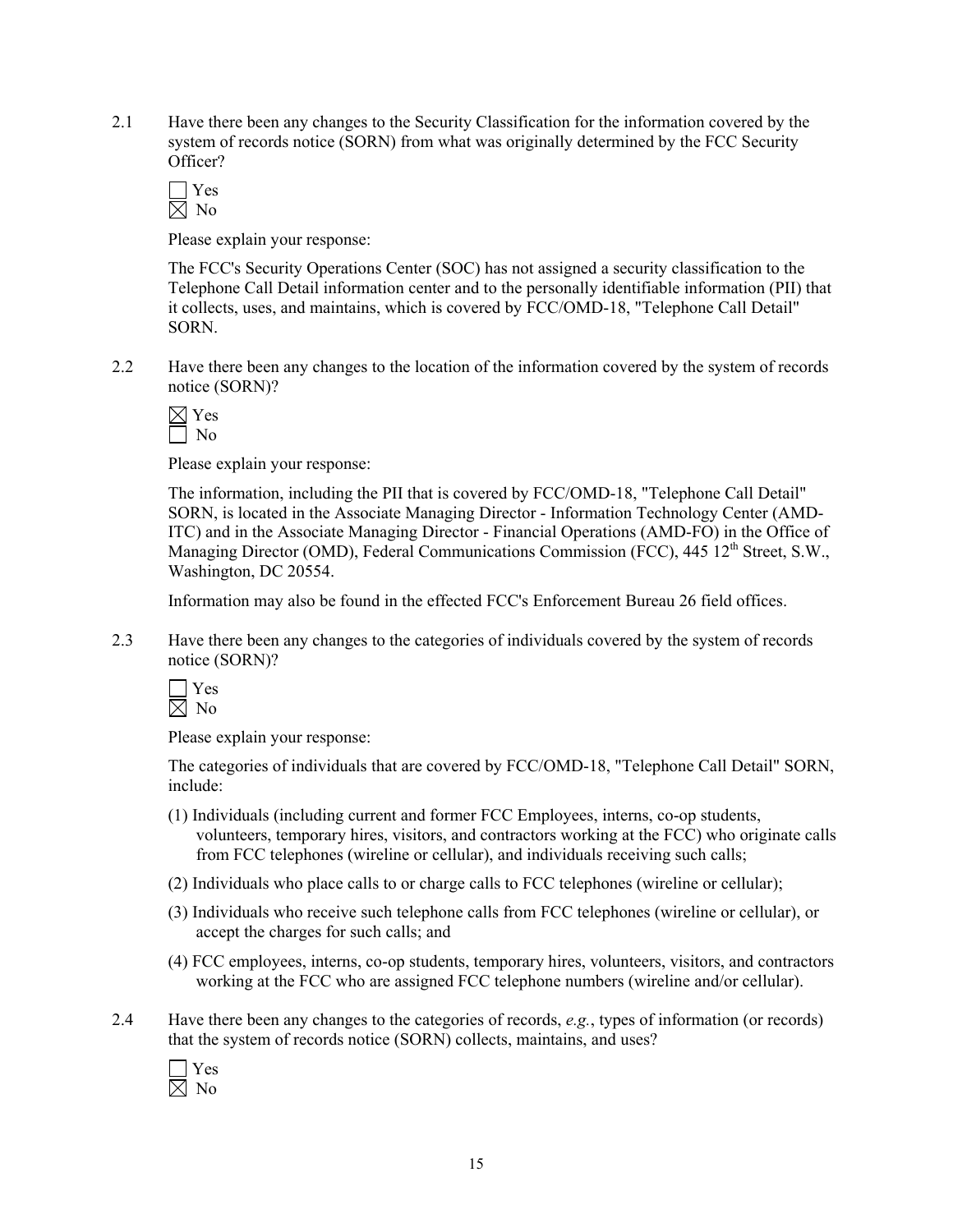Please explain your response:

The categories of records, including the PII that is covered by FCC/OMD-18, "Telephone Call Detail" SORN, include:

- (1) Records of telephone calls placed to and from FCC telephones (wireline and cellular);
- (2) Telephone numbers (wireline and cellular) assigned to current FCC employees, interns, co-op students, temporary hires, volunteers, and contractors working at the FCC;
- (3) The physical location of FCC telephones (wireline and cellular);
- (4) Telephone numbers called from, the numbers called to, time and date of calls, duration, disposition, and the cost of the telephone call and/or changes accepted, and the FCC organizational unit (bureau/office) to which the relevant telephone numbers are assigned;
- (5) Copies of related records, *e.g.*, any periodic summaries that may have been compiled to reflect the total number of long distance calls, *etc.*; and
- (6) Names of current and former FCC employees, interns, co-op students, temporary hires, volunteers, contractors working at the FCC, and visitors and other non-FCC related individuals, *i.e.*, individuals doing business at the FCC, and their office/workstation location.
- 2.5 Have there been any changes to the legal authority under which the FCC collects and maintains the information covered by the system of records notice (SORN)?

 Yes  $\overline{\boxtimes}$  No

Please explain your response:

 The legal authorities for maintenance of the PII covered by FCC/OMD-18, "Telephone Call Detail" SORN, are 44 U.S.C. 3101 and 47 U.S.C. 154(I).

2.6 Have there been any changes to the purposes for collecting, maintaining, and using the information covered by the system of records notice (SORN)?

Please explain your response:

The purposes for collecting maintaining, and using the information, including PII that is covered by FCC/OMD-18, "Telephone Call Detail" SORN, are:

- (1) to account for the information contained in the telecommunications bill for the FCC's telephones, cellular phones, and telephone services;
- (2) to allow the FCC to meet its statutory and regulatory duties to ensure that government property is used only for its allowed purposes, *e.g.*, to insure that the FCC is re-imbursed for telephone calls and services that were not made specifically for Commission business purposes; and
- (3) to ensure that the FCC operates efficiently and effectively.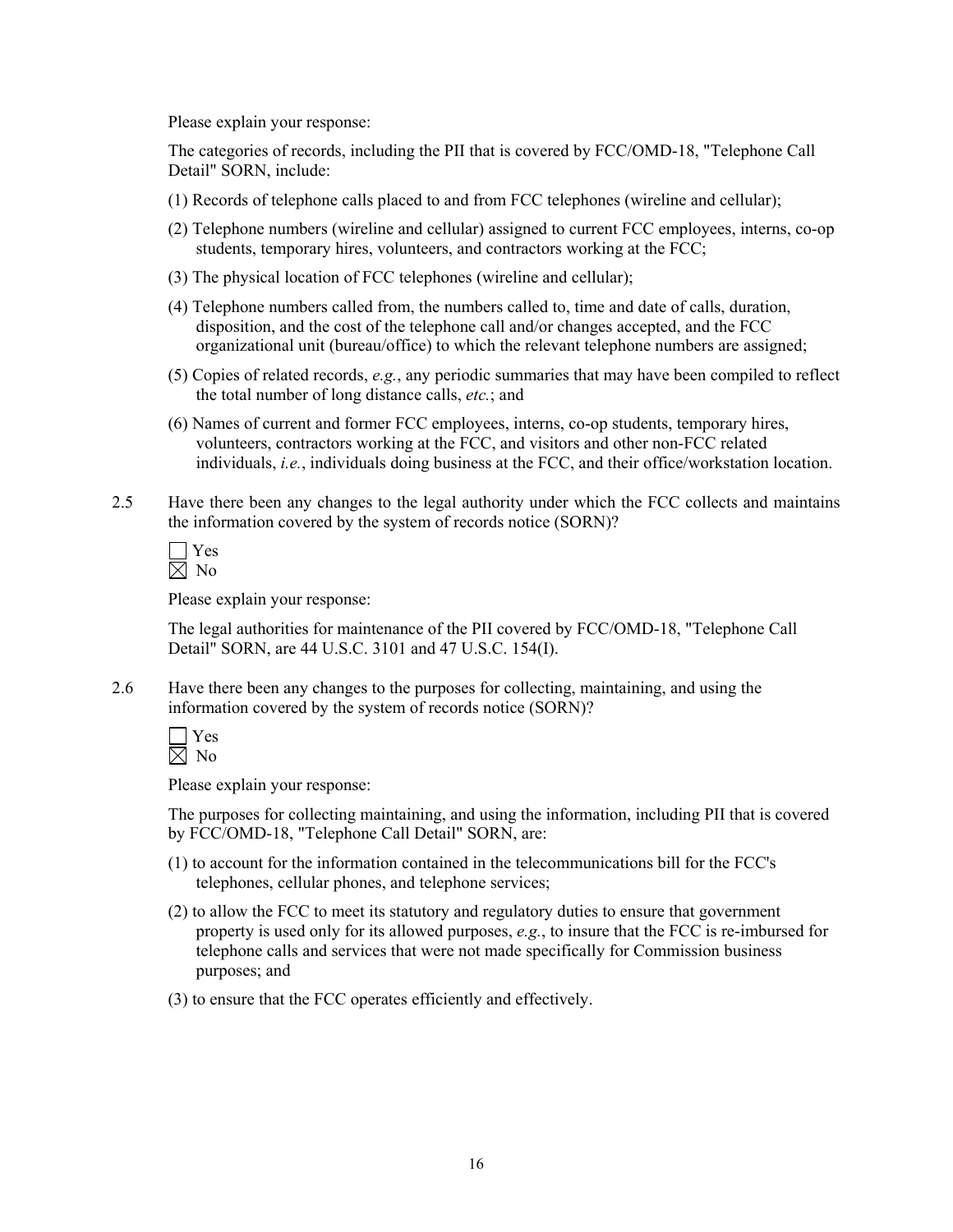2.7 Have there been any changes to the "Routine Uses"<sup>3</sup> under which disclosures are permitted to "third parties" as noted in the system of records notice (SORN)?

 $\boxtimes$  Yes  $\Box$  No

Please check all Routine Uses that apply and provide any explanation as required:

 $\boxtimes$  Adjudication and litigation:

Committee communications and reporting:

Compliance with welfare reform requirements:

 $\boxtimes$  Congressional inquiries:

Emergency response by medical personnel and law enforcement officials:

 $\overline{\boxtimes}$  Employment, security clearances, licensing, contracts, grants, and other benefits by the FCC:

 $\boxtimes$  Employment, security clearances, licensing, contracts, grants, and other benefits upon a

request from another Federal, state, local, tribal, or other public authority, *etc.*:

FCC enforcement actions:

Financial obligations under the Debt Collection Act:

 $\boxtimes$  Financial obligations required by the National Finance Center:

First responders, *e.g.*, law enforcement, DHS, FEMA, DOD, NTIA, *etc*.:

 $\overline{\boxtimes}$  Government-wide oversight by NARA, DOJ, and/or OMB:

 $\overline{\boxtimes}$  Labor relations:

 $\overline{\boxtimes}$  Law enforcement and investigations:

Program partners, *e.g.*, WMATA:

 $\boxtimes$  Breach of Federal data: OMB Memorandum M-07-16 (May 22, 2007).

 $\Box$  Others Routine Use disclosures not listed above:

2.8 Have there been any changes as to whether the FCC will permit the information covered by the system of records notice (SORN) is to be disclosed to consumer reporting agencies?

 $\Box$  Yes  $\overline{\boxtimes}$  No

Please explain your response:

Information in the Telephone Call Detail information system is not disclosed to any consumer reporting agencies.

2.9 Have there been any changes to the policies and/or guidelines for the storage and maintenance of the information covered by this system of records notice (SORN)?



 $\overline{a}$ 

Please explain your response:

The information in the Telephone Call Detail information system, including the PII covered by FCC/OMD-18, "Telephone Call Detail" SORN, includes:

<sup>3</sup> Information about individuals in a system of records may routinely be disclosed for the following conditions, *e.g.,* "routine uses"; however, in each of these routine uses that are checked, the FCC will determine whether disclosure of the information, *i.e.*, records, files, documents, and data, *etc*., is compatible with the purpose(s) for which the information has been collected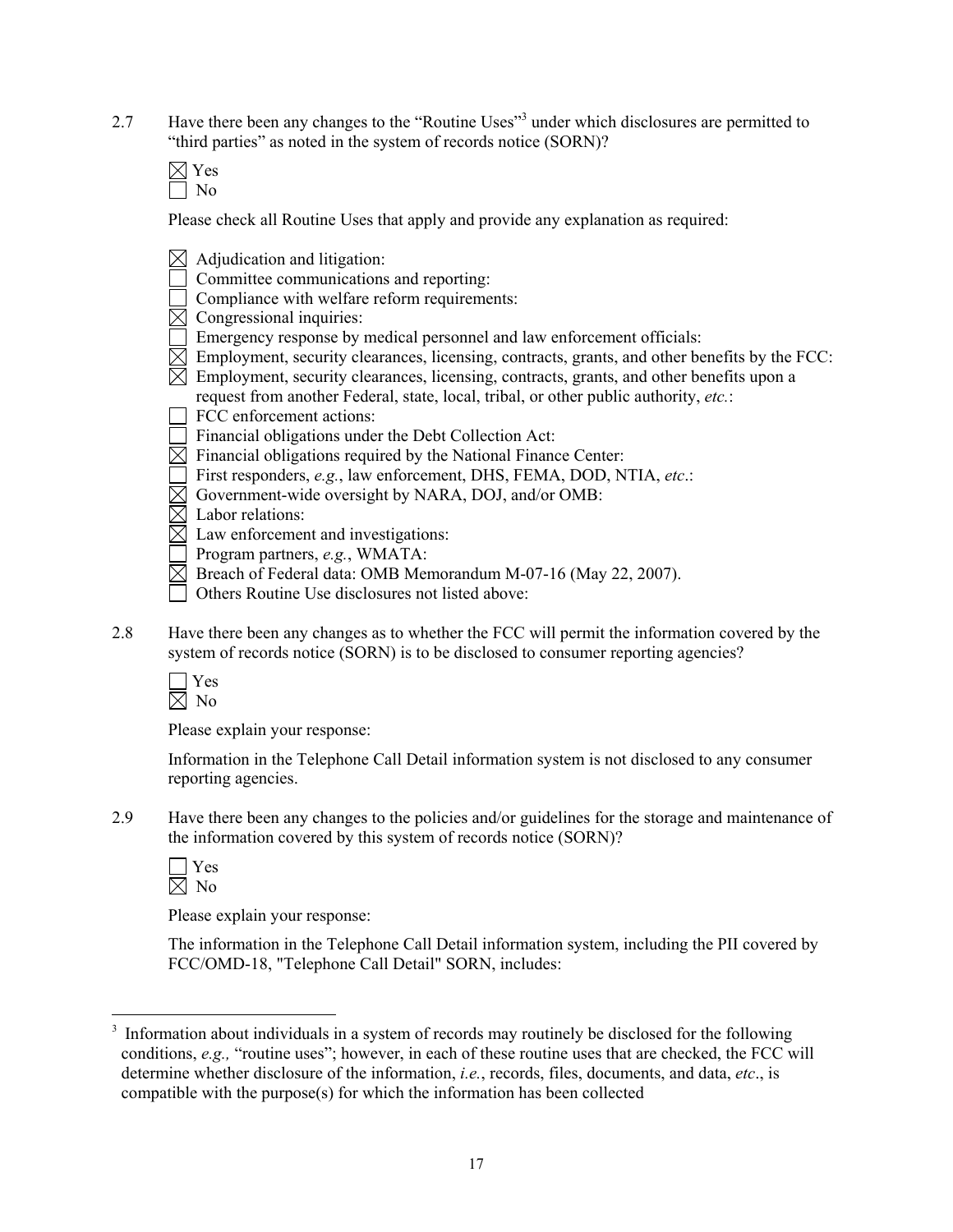- (1) electronic records and data that are stored in the FCC's computer network databases, individual's PC C:\ and/or network N:\ drive(s), and CD ROMS. The electronic records and data are protected by the FCC network security protocol; and
- (2) faxes and other paper documents, files, and records, *e.g.*, monthly telephone bills and related documents, *etc*., which are stored in file cabinets in "non public" rooms in the EB Field, ITC and FO office suites. The file cabinets are locked when not in use. The storage rooms that are locked at the close of the business day.
- 2.10 Have there been any changes to how the information covered by the system of records notice (SORN) is retrieved or otherwise accessed?

Please explain your response:

Information, e.g., electronic records and data and the paper documents, in the Telephone Call Detail information system, including the PII covered by FCC/OMD-18, "Telephone Call Detail" SORN, is retrieved by searching electronically by FCC employee, intern, co-op student, temporary hire, volunteer, contractor, and/or visitor or businessperson's name, name of telephone call recipient, and/or telephone number.

2.11 Have there been any changes to the safeguards that the system manager has in place to protect unauthorized access to the information covered by the system of records notice (SORN)?

Please explain your response:

Access to information, *e.g.*, electronic records and data and the paper records and files, *etc.*, in the Telephone Call Detail, including the PII covered by FCC/OMD-18, "Telephone Call Detail" SORN, is restricted to supervisors and staff in ITC's Planning and Support Group and FO's Financial Systems Operations Group who review and process the call detail information. Other FCC employees and contractors may be granted access on a "need to know" basis as dictated by their job duties and responsibilities.

The electronic records and data (including CD-Rs and CD-ROMs) are maintained in the FCC's computer network databases, which are secured through controlled access and passwords restricted to administrative staffs in ITC and FO and the effected FCC field offices. The information that is resident on network servers (electronic records and data) is backed-up daily to magnetic media. Back-up tapes are stored on-site and at an off-site storage location.

The paper documents and files are stored in file cabinets that are locked when not in use. The file cabinets are located in non-public rooms in the FO office suite. These rooms that are locked at the close of the business day.

Please note that you must also provide an update of the current protections, safeguard, and other security measures that are in place in this SORN in **Section 5.0 Safety and Security Requirements:**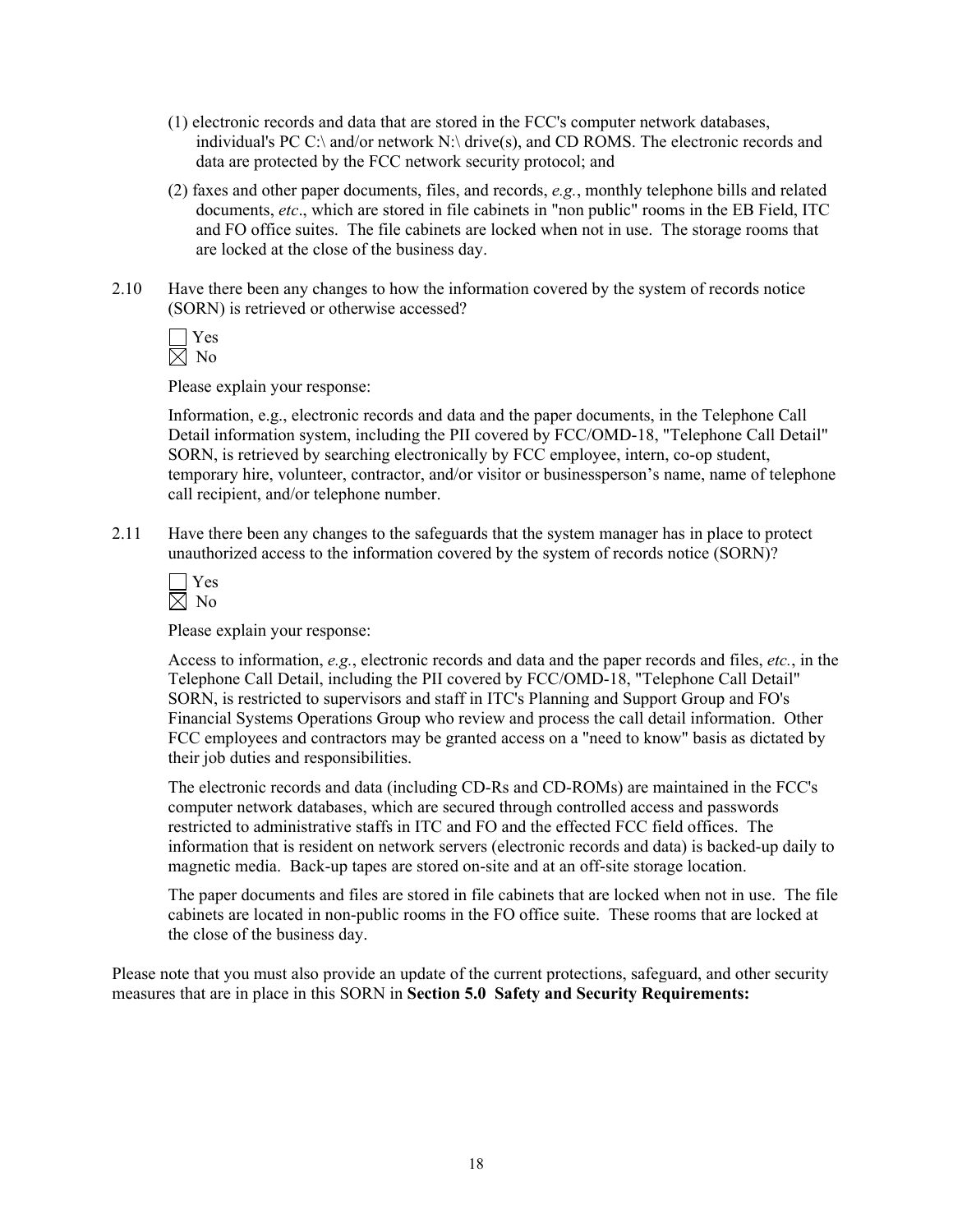2.12 Have there been any changes to the records retention and disposition schedule for the information covered by the system of records notice (SORN)? If so, has the system manager worked with the Performance Evaluation and Records Management (PERM) staff to insure that this revised schedule been approved by the National Archives and Records Administration (NARA)?



Please explain your response:

 ITC maintains the information, including the paper documents and files, CDs, and electronic records and data (including downloads from GSA website), which is covered by FCC/OMD-18, "Telephone Call Detail" SORN, in accordance with the General Records Schedule 12 issued by the National Archives and Records Administration (NARA). Most records are retained for six months to three years, although some records are kept for six years, depending upon the Schedule 12 requirements. All monthly telephone records are sent to NARA--none are destroyed.

Paper documents disposition is by shreding, and electronic records and data are destroyed physical destruction (electronic storage media) or by electronic erasure.

Individuals may request a copy of the Schedule 12 disposition instructions from the FCC Privacy Officer or directly access Schedule 12 at: http://www.archives.gov/recordsmgmt/ardor/grs12.html.

## **Section 3.0 Development, Management, and Deployment and/or Sharing of the Information:**

- 3.1 Who will develop the information system(s) covered by this system of records notice (SORN)?
	- $\Box$  Developed wholly by FCC staff employees:
	- Developed wholly by FCC contractors:
	- Developed jointly by FCC employees and contractors:
	- $\boxtimes$  Developed offsite primarily by non-FCC staff:
	- COTS (commercial-off-the-shelf-software) package:
	- Other development, management, and deployment/sharing information arrangements:
- 3.2 Where will the information system be hosted?
	- $\boxtimes$  FCC Headquarters
	- Gettysburg
	- San Diego
	- Colorado
	- New York
	- Columbia Lab
	- Chicago

 $\boxtimes$  Other information: Enforcement Bureau's 26 field offices.

- 3.3 Who will be the primary manager(s) of the information system who will be responsible for assuring access to, proper use of, and protecting the security and integrity of the information? (Check all that apply and provide a brief explanation)
	- $\boxtimes$  FCC staff in this bureau/office exclusively: The ITC and FO supervisors and staffs have responsibility for access and proper use of the information in the Telephone Call Detail information system.

FCC staff in other bureaus/offices:

Information system administrator/Information system developers: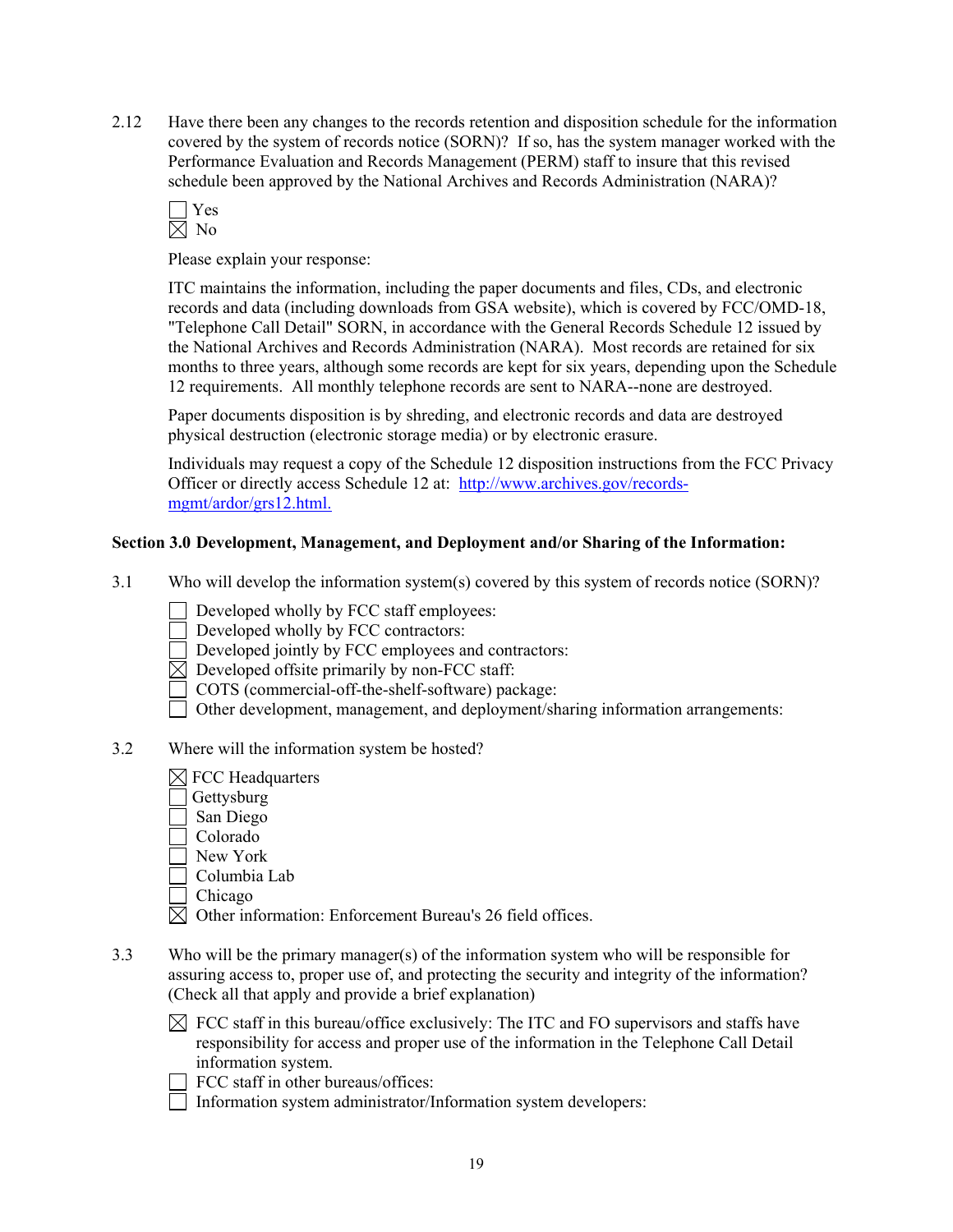Contractors:

Other information system developers, *etc*:

3.4 What are the FCC's policies and procedures that the information system administrators and managers use to determine who gets access to the information in the system's files and/or database(s)?

Access to the information in the Telephone Call Details information system, including the electronic records and data stored in the FCC's computer network databases and the paper documents, files, and records, is restricted to the ITC, FO, and EB Field Office staffs. Other FCC employees and contractors working at the FCC may be given access on a "need to know" as dictated by their job duties and responsibilities.

- 3.5 How much access will users have to data in the information system(s)?
	- Access to all data:
	- $\boxtimes$  Restricted access to data, as determined by the information system manager, administrator, and/or developer: FCC employees and contractors in ITC, FO, and the EB Field Offices may be granted access on a "need-to-know" basis as dictated by their job duties and responsibilities.
	- $\Box$  Other access policy:
- 3.6 Based on the Commission policies and procedures, which user group(s) may have access to the information at the FCC:

(Check all that apply and provide a brief explanation)

- $\boxtimes$  Information system managers: ITC supervisors.
- $\boxtimes$  Information system administrators: ITC staff, including both FCC employees and contractors, who manage the IT systems that hold and process the PII.
- Information system developers:
- $\overline{\boxtimes}$  FCC staff in this bureau/office: FCC employees in ITC, FO, and the EB Field Offices are granted access on a "need to know" basis.
- $\Box$  FCC staff in other bureaus/offices:
- FCC staff in other bureaus/offices in FCC field offices:
- $\boxtimes$  Contractors: Contractors working at the FCC are granted access on a "need to know" basis.
- Other Federal agencies:
- State and/or local agencies:
- Businesses, institutions, and other groups:
- $\Box$  International agencies:
- Individuals/general public:
- **Other groups:**
- 3.7 If contractors are part of the staff in the FCC who collect, maintain, and access the information, does the IT supervisory staff ensure that contractors adhere fully to the Privacy Act provisions, as required under subsection (m) of the Privacy Act, as amended, 5 U.S.C. 552a(m)?



Please explain your response:

The ITC supervisory staff provides periodic privacy training to the ITC contractors .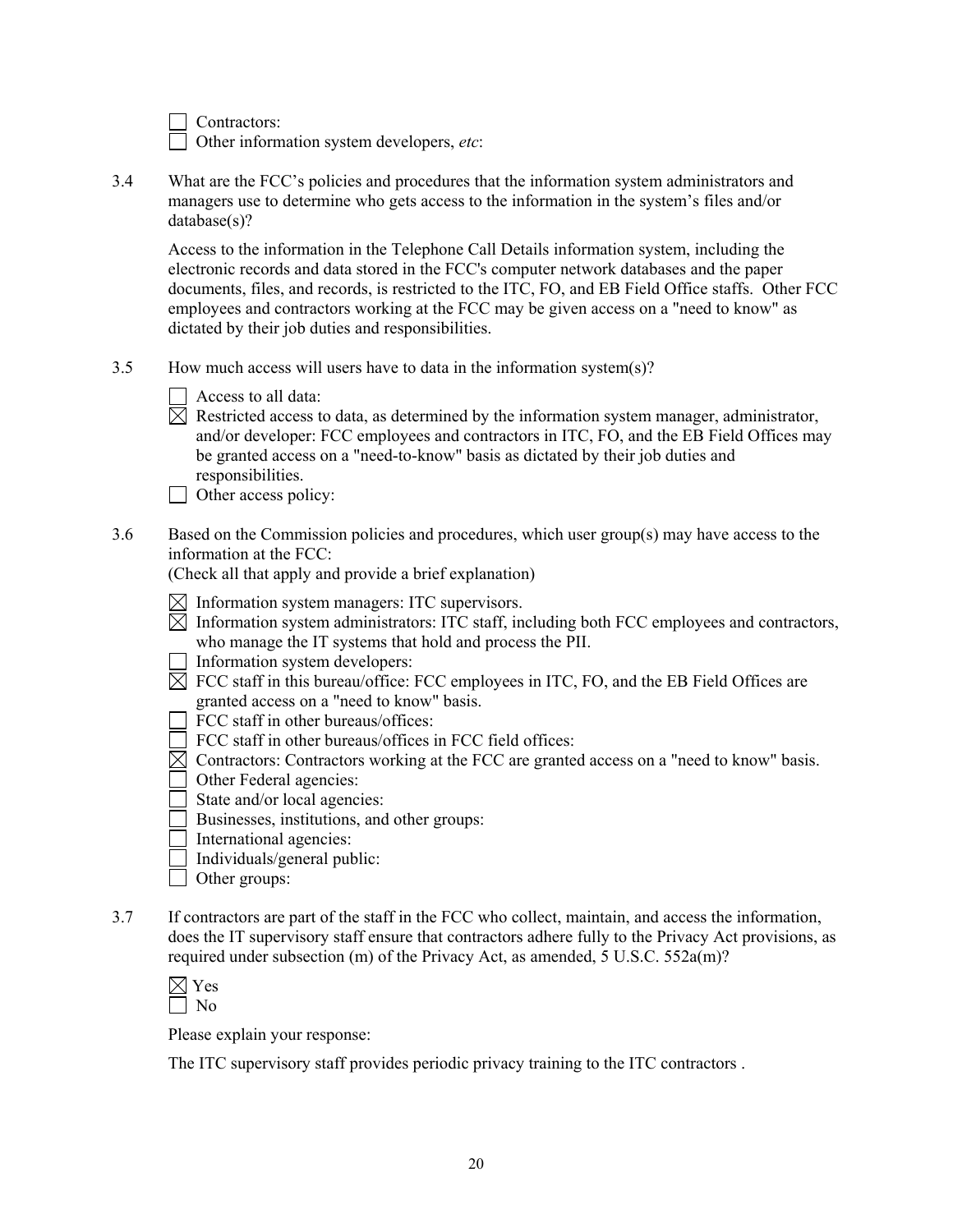3.8 Do any Section M contract(s) associated with the information system covered by this system of records notice (SORN) include the required FAR clauses (FAR 52.224-1 and 52.224-2)?

Please explain your response:

The contracts covering the contractors who are associated with the Telephone Call Details information system, including the PII covered by FCC/OMD-18, "Telephone Call Details" SORN, include the required FAR clauses.

3.9 Does the information system covered by this system of records notice (SORN) transmit/share personal information, *e.g.*, personally identifiable information (PII), between the FCC information technology (ITC) network(s) and a public or other non-FCC IT network(s), which are not covered by this Privacy Impact Assessment?

Please explain your response:

The Telephone Call Detail information system, including the PII covered by FCC/OMD-18, "Telephone Call Detail" SORN, is a "stand alone" information system. It has no links to any other FCC or non-FCC network systems.

If there is no information sharing or transmission, please skip to **Section 4.0 Data Quality, Utility, Objectivity, and Integrity Requirements:**

- 3.10 If the information system covered by this system of records noticed (SORN) transmits/shares personal information between the FCC network and a public or other non-FCC network, which is not covered by this Privacy Impact Assessment, what information is shared/transmitted/disclosed and for what purposes?
- 3.11 If there is such transmission/sharing of personal information, how is the information secured for transmission—what security measures are used to prevent unauthorized access during transmission, *i.e.*, encryption, *etc.*?
- 3.12 If there is sharing or transmission to other information systems, with what other non-FCC organizations, groups, and individuals will the information be shared? (Check all that apply and provide a brief explanation)
	- Other Federal agencies: State, local, or other government agencies: Businesses:
	- Institutions:
	- Individuals:
	- Other groups:

If there is no "matching agreement," *e.g., Memorandum of Understand (MOU), etc*., please skip to **Section 4.0 Data Quality, Utility, Objectivity, and Integrity Requirements:**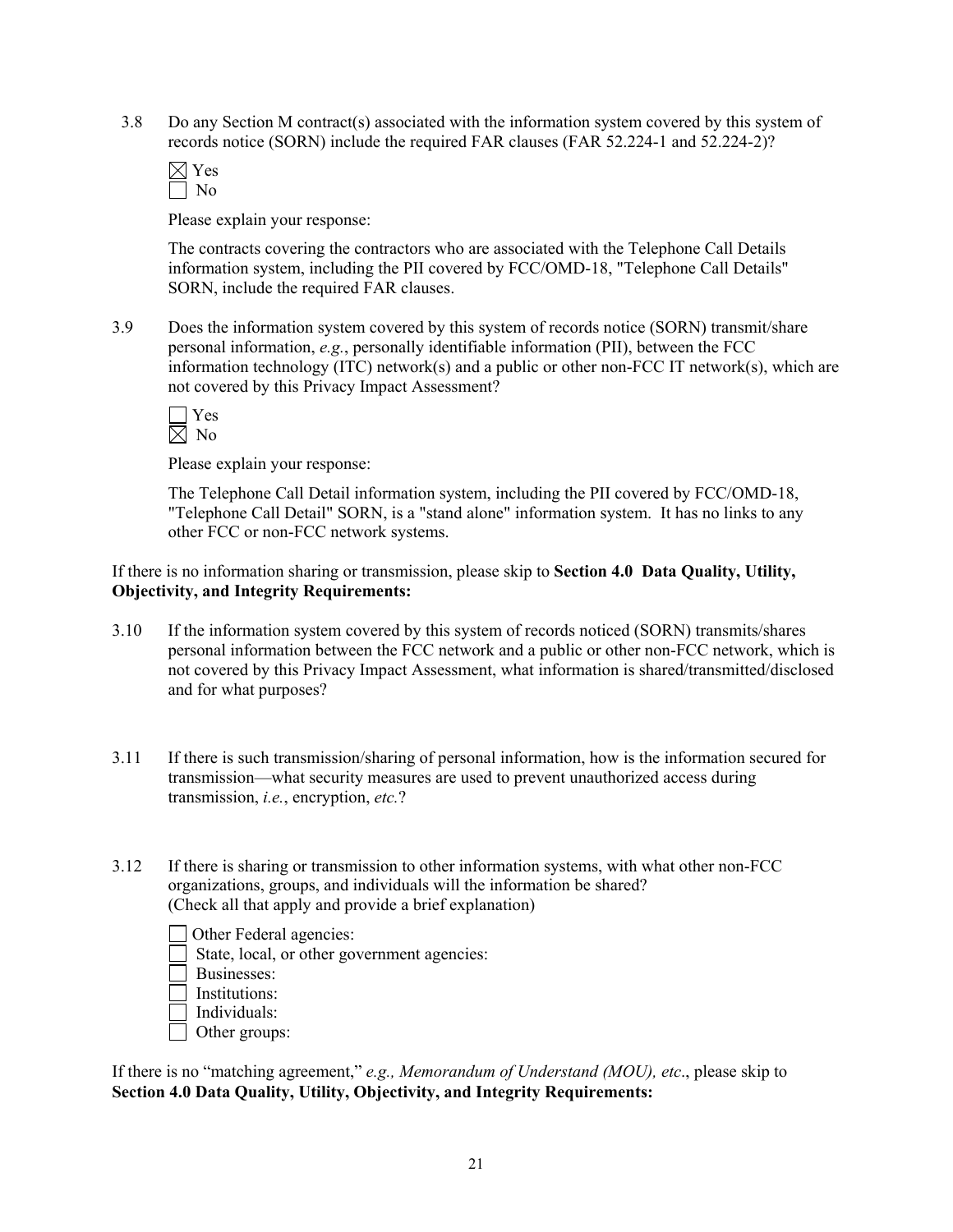- 3.13 What kind of "matching agreement," *e.g.*, *Memorandum of Understanding (MOU)*, *etc.*, as defined by 5 U.S.C. 552a(u) of the Privacy Act, as amended, is there to cover the information sharing and/or transferal with the external organizations?
- 3.14 Is this a new or a renewed matching agreement?
	- New matching agreement Renewed matching agreement

Please explain your response:

- 3.15 Has the matching agreement been reviewed and approved (or renewed) by the FCC's Data Integrity Board, which has administrative oversight for all FCC matching agreements?
	- Yes

If yes, on what date was the agreement approved:

| | No

Please explain your response:

- 3.16 How is the information that is covered by this system of records notice (SORN) transmitted or disclosed with the external organization(s) under the *MOU* or other "matching agreement?"
- 3.17 How is the shared information secured by the recipient under the *MOU*, or other "matching agreement?"

## **Section 4.0 Data Quality, Utility, Objectivity, and Integrity Requirements:**

OMB regulations require Federal agencies to insure that the information/data that they collect and use meets the highest possible level of quality and integrity. It is important, therefore, that the information the Commission's information systems use meets the "benchmark standards" established for the information.

- 4.1 How will the information that is collected from FCC sources, including FCC employees and contractors, be checked for accuracy and adherence to the Data Quality guidelines? (Please check all that apply)
	- $\boxtimes$  Information is processed and maintained only for the purposes for which it is collected.
	- $\boxtimes$  Information is reliable for its intended use(s).
	- $\boxtimes$  Information is accurate.
	- $\boxtimes$  Information is complete.
	- $\boxtimes$  Information is current.
	- $\Box$  Not applicable:

Please explain any exceptions or clarifications:

The information contained in the Telephone Call Detail information system, including the PII covered by FCC/OMD-18, "Telephone Call Detail" SORN, is collected via the FCC's telephone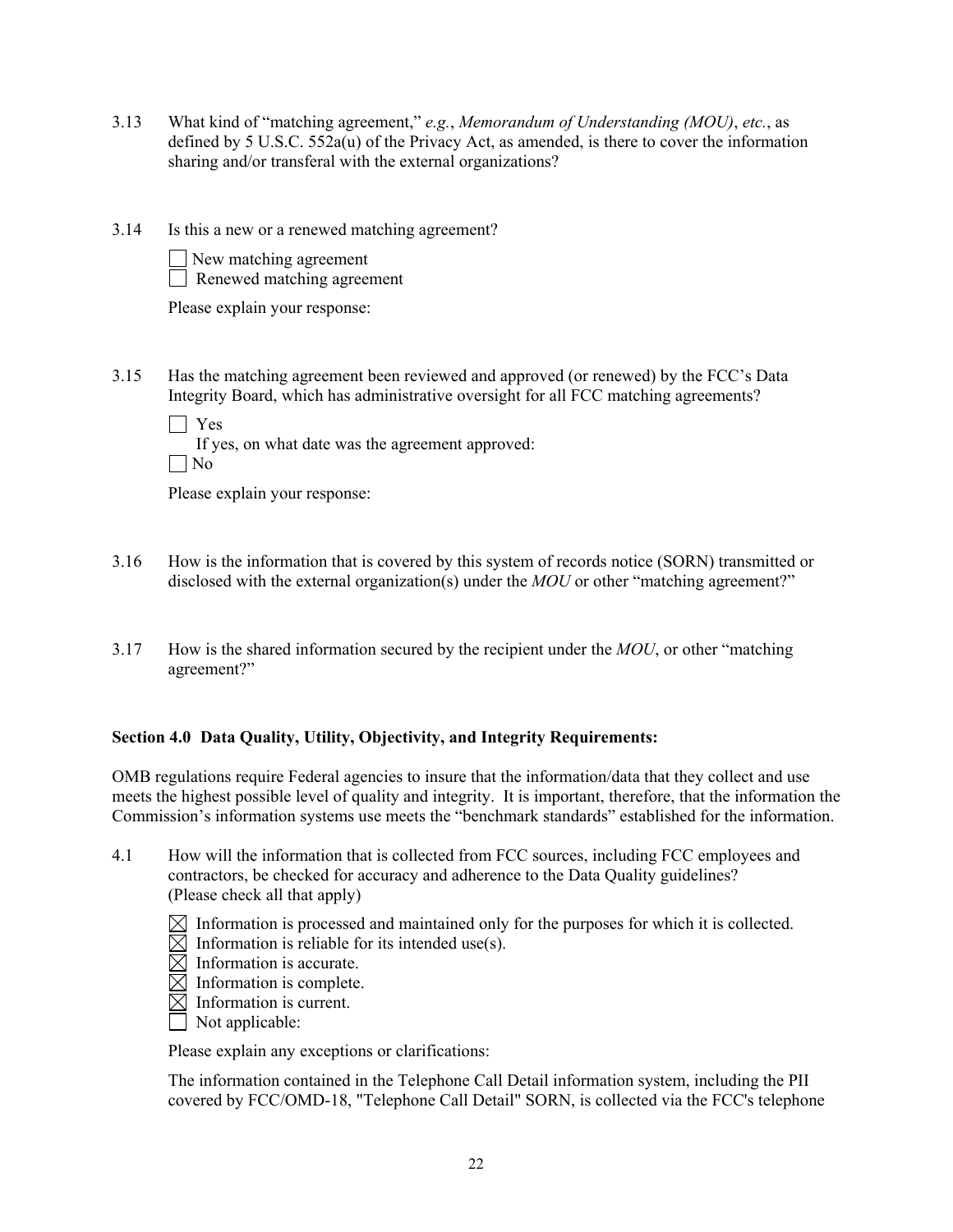network information system whenever any individual makes a telephone call, receives a telephone call using the FCC's telephones (wireline and cellular) and when an individual charges a telephone call to the FCC or accepts telephone call charges for the FCC.

This information system also collects this telephone call detail data from calls related to FCC telephone numbers that are assigned to FCC employees, interns, co-op students, temporary hires, visitors, and contractors working at the FCC.

The Commission believes that the telephone call detail data meet the Data Quality guidelines. The FCC will investigate will investigate any discrepancies in these data.

If the Data Quality Guidelines do not apply to the information in this information system, please skip to **Section 5.0 Safety and Security Requirements:** 

- 4.2 Is any information collected from non-FCC sources; if so, how will the information sources be checked for accuracy and adherence to the Data Quality guidelines? (Please check all that apply and provide an explanation)
	- □ Yes, information is collected from non-FCC sources: Information is processed and maintained only for the purposes for which it is collected:

Information is reliable for its intended use $(s)$ :

- $\Box$  Information is accurate:
- $\Box$  Information is complete:
- $\Box$  Information is current:

 $\boxtimes$  No information comes from non-FCC sources:

Please explain any exceptions or clarifications:

The Telephone Call Detail information system only collects data, including the PII covered by FCC/OMD-18, "Telephone Call Detail" SORN, which are related to telephone usage of FCC telephones (wireline and cellular) and related equipment, *i.e.*, Blackberries, *etc*.

If the information that is covered by this system of records notice (SORN) is not being aggregated or consolidated, please skip to Question 4.5.

- 4.3 If the information that is covered by this system of records notice (SORN) is being aggregated or consolidated, what controls are in place to insure that the information is relevant, accurate, and complete?
- 4.4. What policies and procedures do the information system's administrators and managers use to insure that the information adheres to the Data Quality guidelines both when the information is obtained from its sources and when the information is aggregated or consolidated for the use by the bureaus and offices?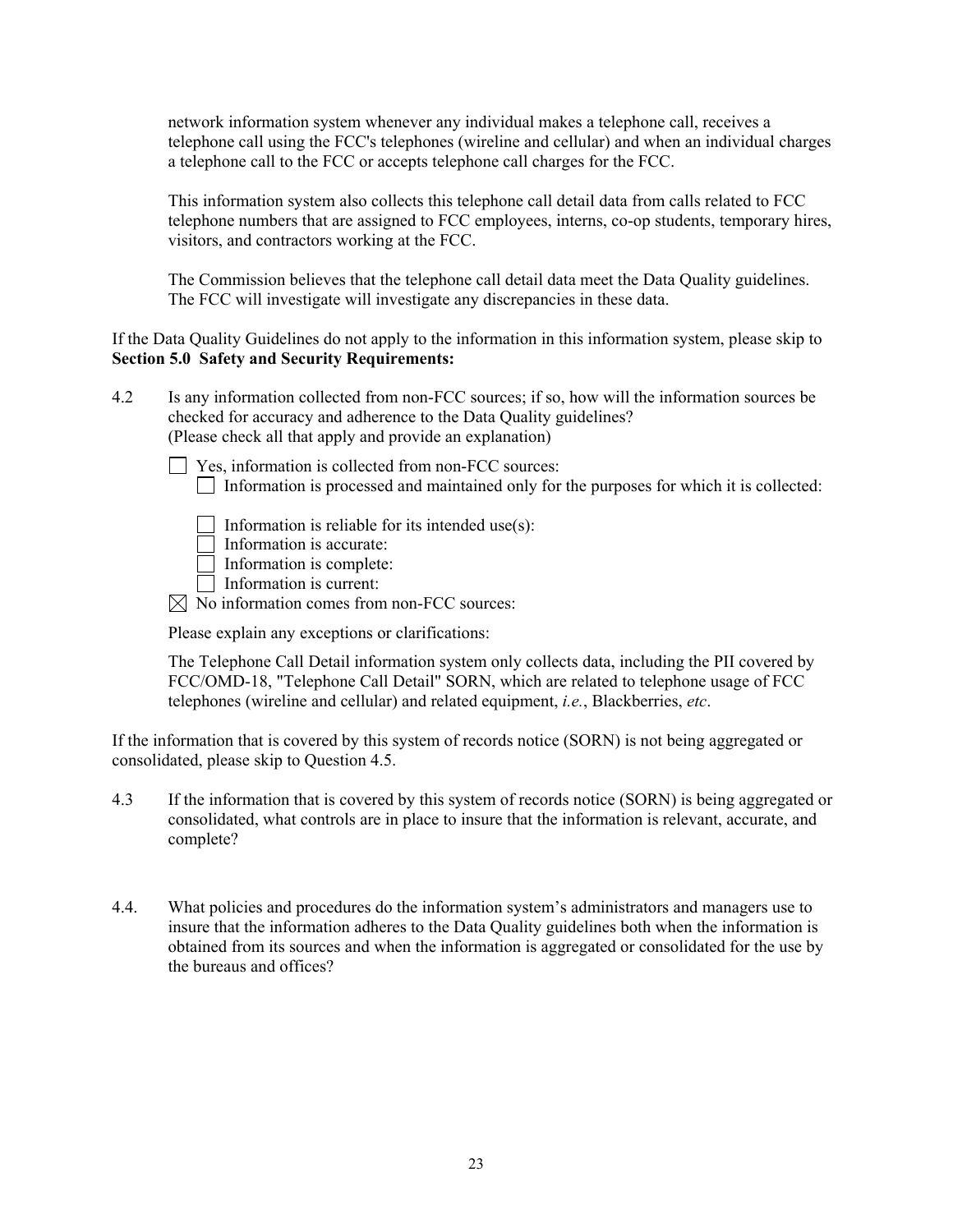4.5 How often are the policies and procedures checked routinely—what type of annual verification schedule has been established to insure that the information that is covered by this system of records notice adheres to the Data Quality guidelines?

The ITC staff does monthly reviews of the information contained in the Telephone Call Detail information system, including the PII covered by FCC/OMD-18, "Telephone Call Detail" SORN, to insure that the information is accurate and that there is no improper use of the FCC's telephone services, improper charges, *etc*.

The FO staff reviews the monthly telephone bills sent to the FCC by the vendors (telephone providers and GSA) and the EB field offices to insure that the charges and credit card payments that FO pays are accurate and complete.

## **Section 5.0 Safety and Security Requirements:**

- 5.1 How are the records/information/data in the information system covered by this system of records notice (SORN) stored and maintained?
	- $\boxtimes$  IT database management system (DBMS)
	- $\boxtimes$  Storage media including CDs, CD-ROMs, *etc.*
	- Electronic tape
	- Paper files
	- Other:
- 5.2 Is the information collected, stored, analyzed, or maintained by this information system available in another form or from another source (other than a "matching agreement" or *MOU*, as noted above)?

| ۰<br>r |
|--------|
|        |

Please explain your response:

All information that the Telephone Call Detail information system collects, uses, and maintains, including the PII covered by FCC/OMD-18, "Telephone Call Detail" SORN, is obtained from the data collected via FCC internal telephone network users and related transmission links, *i.e*., telephone calls made from outside the FCC and telephone calls that are charged to the FCC that were made from outside.

5.3 Is the information system covered by this system of records notice (SORN) part of another FCC information system that collects personally identifiable information (PII)?

 Yes  $\boxtimes$  No

Please explain your response:

As noted in Question 1.6, the Telephone Call Detail information system, including the PII covered by FCC/OMD-18, "Telephone Call Detail" SORN, is a "stand alone" information system with no links to either FCC or non-FCC information systems.

If this information system is not part of another FCC information system, please skip to Question 5.7.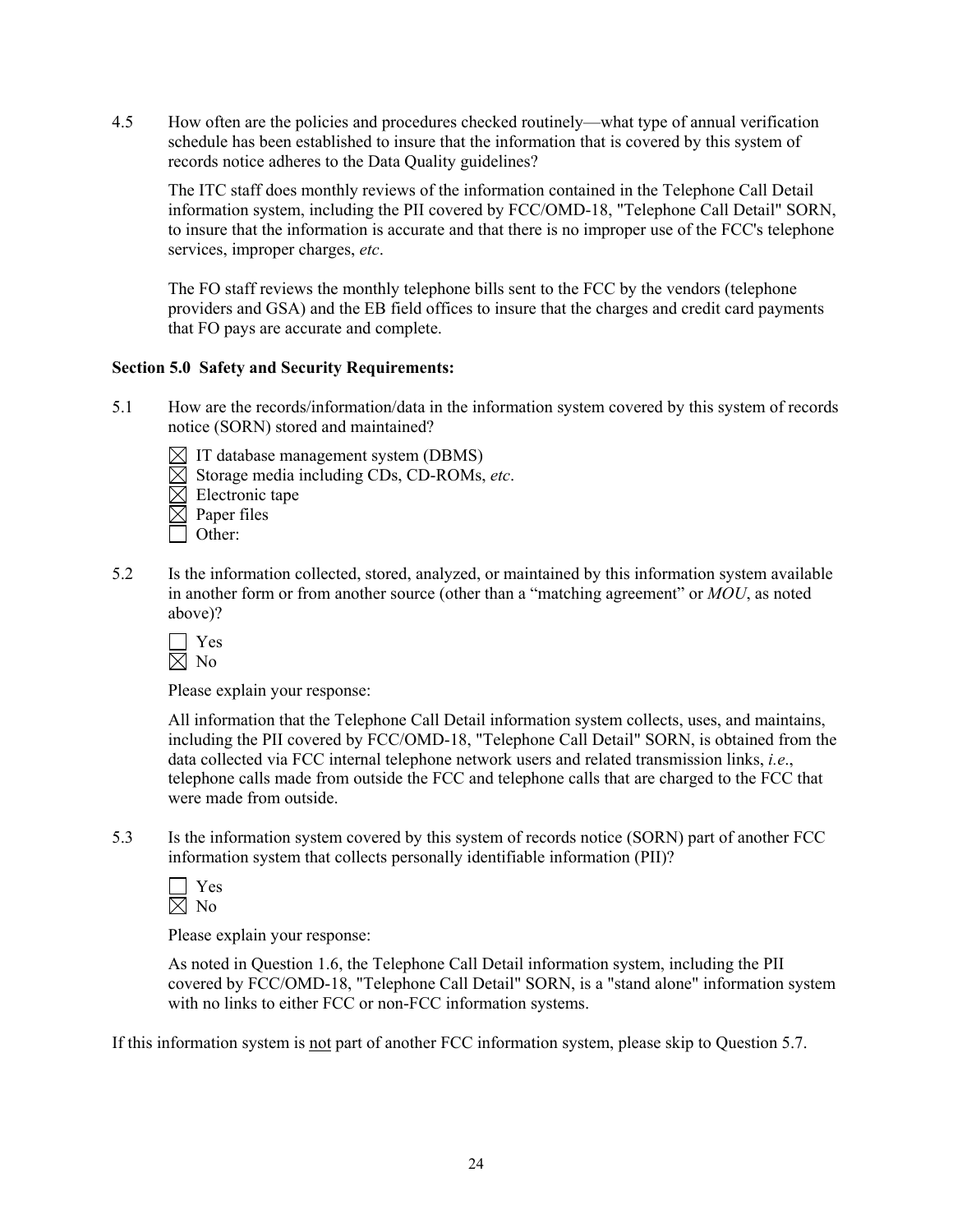5.4 If the information system (under review here) has personally identifiable information (PII) and is part of another FCC information system, is there a transfer of records/data/information between these two FCC information system(s)?

Please explain your response:

5.5 If the information system's personally identifiable information (PII) is part of another FCC information system, does the information system have processes and/or applications that are part of those from the other FCC information systems?

| ٠ |
|---|
|   |

Please explain your response:

5.6 If either or both such situations, as noted in Questions 5.4 and 5.5 exist, what security controls are there to protect the PII information and to prevent unauthorized access?

 $\Box$  Not applicable.

Please explain your response:

5.7 Would the unavailability of this information system prevent the timely performance of FCC operations?



Please explain your response:

The Telephone Call Detail information system performs a necessary a function for the Commission. This information system provides the data that the FCC's ITC staff uses to keep track of telephone calls made by FCC staff, *i.e,* employees, interns, co-op students, and temporary hires, contractors working at the FCC, and visitors to the FCC, who use FCC telephones (wireline and cellular), telephone calls charged to FCC telephones (wireline and cellular), telephone call charges accepted by FCC staff and contractors, and FCC telephone numbers assigned to FCC staff and contractors. This recordkeeping function is necessary for the FCC to meet its statutory and regulatory duties:

- (1) to insure that government property is used only for allowed purposes, *i.e*., that telephone calls are only made within the guidelines of FCC regulations ("proper behavior") and that there is a proper accounting for telephone charges, *etc*., and
- (2) to ensure that the FCC operates efficiently and effectively.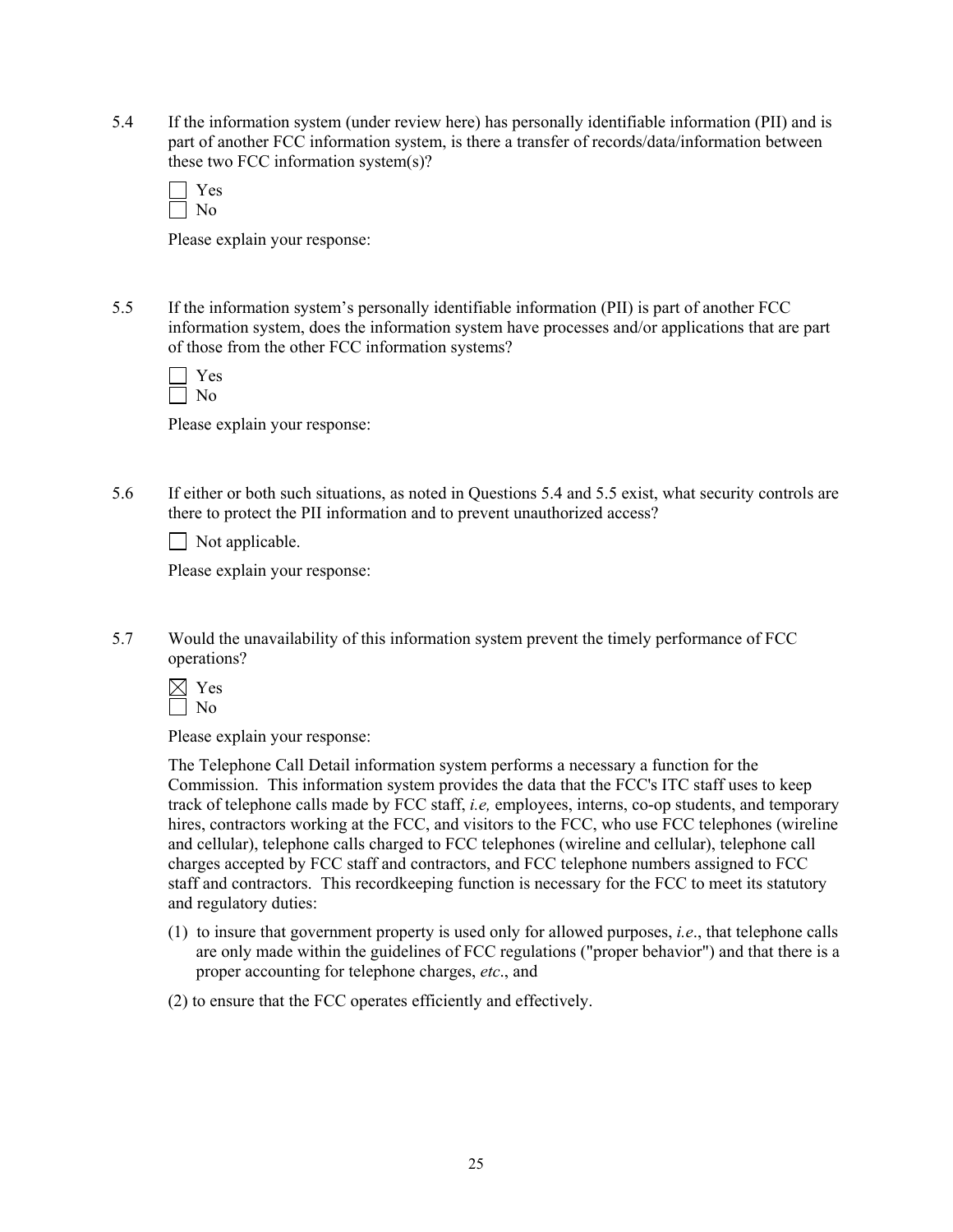5.8 Will the information system include an externally facing information system or portal such as an Internet accessible web application at www.fcc.gov or other URL that allows customers/users to access development, production, or internal FCC networks, and which may pose potential risks to the information's security?



Please explain your response:

The Telephone Call Detail information system only collects data from telephone calls, including both wireline and cellular phones and related equipment, *i.e*., Blackberries, *etc*. There is no Internet access.

If the information is collected by some method or mechanism other than the externally facing information system portal at www.fcc.gov or other URL, please skip to Question 5.11.

5.9 If the information is collected via www.fcc.gov or other URL from the individuals, how does the information system notify users about the Privacy Notice:

 $\Box$  Link to the FCC's privacy policies for all users:

Privacy notice displayed on the webpage:

Privacy notice printed at the end of the form or document:

Website uses another method to alert users to the Privacy Act Notice, as follows:

 $\Box$  If there is no link or notice, why not:

- 5.10 If a privacy notice is displayed, which of the following are included?
	- Proximity and timing—the privacy notice is provided at the time and point of data collection.
	- Purpose—describes the principal purpose(s) for which the information will be used.
	- Authority—specifies the legal authority that allows the information to be collected.
	- Conditions—specifies whether providing the information is voluntary, and the effects, if any, of not providing it.
	- $\Box$  Disclosures—specify the routine use(s) that may be made of the information.

 $\Box$  Not applicable, as information will not be collected in this way.

Please explain your response:

- 5.11 Will the information system include another customer-facing web site not on www.fcc.gov or other URL?
	- Yes  $\boxtimes$  No

Please explain your response:

If the information is collected by some method or mechanism other than via the FCC Internet website at www.fcc.gov or the FCC Intranet for FCC employees and contractors working at the FCC, please skip to Question 5.14.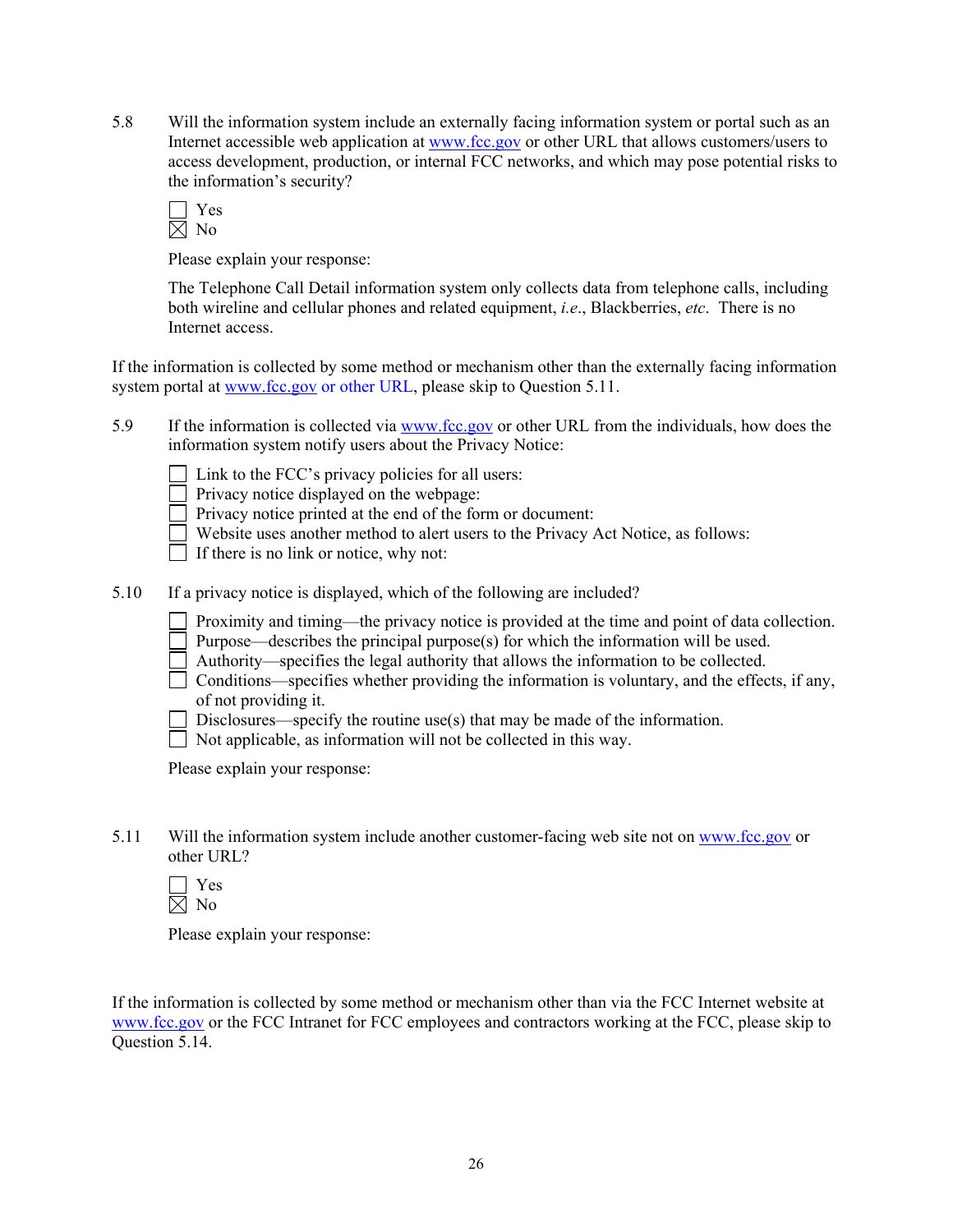5.12 If the information system has a customer-facing web site via the FCC Intranet for FCC employees and contractors working at the FCC, does this web site(s) have a Privacy Act Notice and how is it displayed?

| Yes                                                                          |
|------------------------------------------------------------------------------|
| $\Box$ Notice is displayed prominently on this FCC Intranet website:         |
| $\Box$ Link is provided to a general FCC Privacy Notice for all users:       |
| $\Box$ Privacy Notice is printed at the end of the form or document:         |
| $\Box$ Website uses another method to alert users to the Privacy Act Notice: |
| $\text{No}^{\cdot}$                                                          |

If there is no Privacy Act Notice, please explain why not:

5.13 If a privacy notice is displayed, which of the following information is included?

- Purpose—describes the principal purpose(s) for which the information will be used.
- Authority—specifies the legal authority that allows the information to be collected.
- $\Box$  Conditions—specifies if providing the information is voluntary, and the effects, if any, of not providing it.
- Disclosures—specify the routine use(s) that may be made of the information.

 $\Box$  Not applicable, as information will not be collected in this way.

Please explain your response:

| If information is collected by some method or mechanism other than by fax, e-mail, FCC form(s), or |  |
|----------------------------------------------------------------------------------------------------|--|
| regular mail, please skip to Question 5.16.                                                        |  |

- 5.14 If information is collected from the individual by fax, e-mail, FCC form(s), regular mail, or some other means not listed above, how is the privacy notice provided?
	- $\boxtimes$  Privacy notice is on the document, *e.g.*, FCC form, *etc.* FCC Form 201, "Computer System User Rules of Behavior."
	- $\Box$  Privacy notice displayed on the webpage where the document is located:

 $\Box$  Statement on the document notifies the recipient that they may read the FCC Privacy Notice at www.fcc.gov.

- Website or FCC document uses other method(s) to alert users to the Privacy Act Notice:
- $\Box$  Privacy notice is provided via a recorded message or given verbally by the FCC staff handling telephone calls:
- No link or notice, please explain why not:
- $\Box$  Not applicable, as personally identifiable information (PII) will not be collected.
- 5.15 If a privacy notice is displayed, which of the following information is included?
	- $\boxtimes$  Proximity and timing—the privacy notice is provided at the time and point of data collection.
	- $\boxtimes$  Purpose—describes the principal purpose(s) for which the information will be used.
	- $\boxtimes$  Authority—specifies the legal authority that allows the information to be collected.
	- $\boxtimes$  Conditions—specifies if providing the information is voluntary, and the effects, if any, of not providing it.
	- $\boxtimes$  Disclosures—specify the routine use(s) that may be made of the information.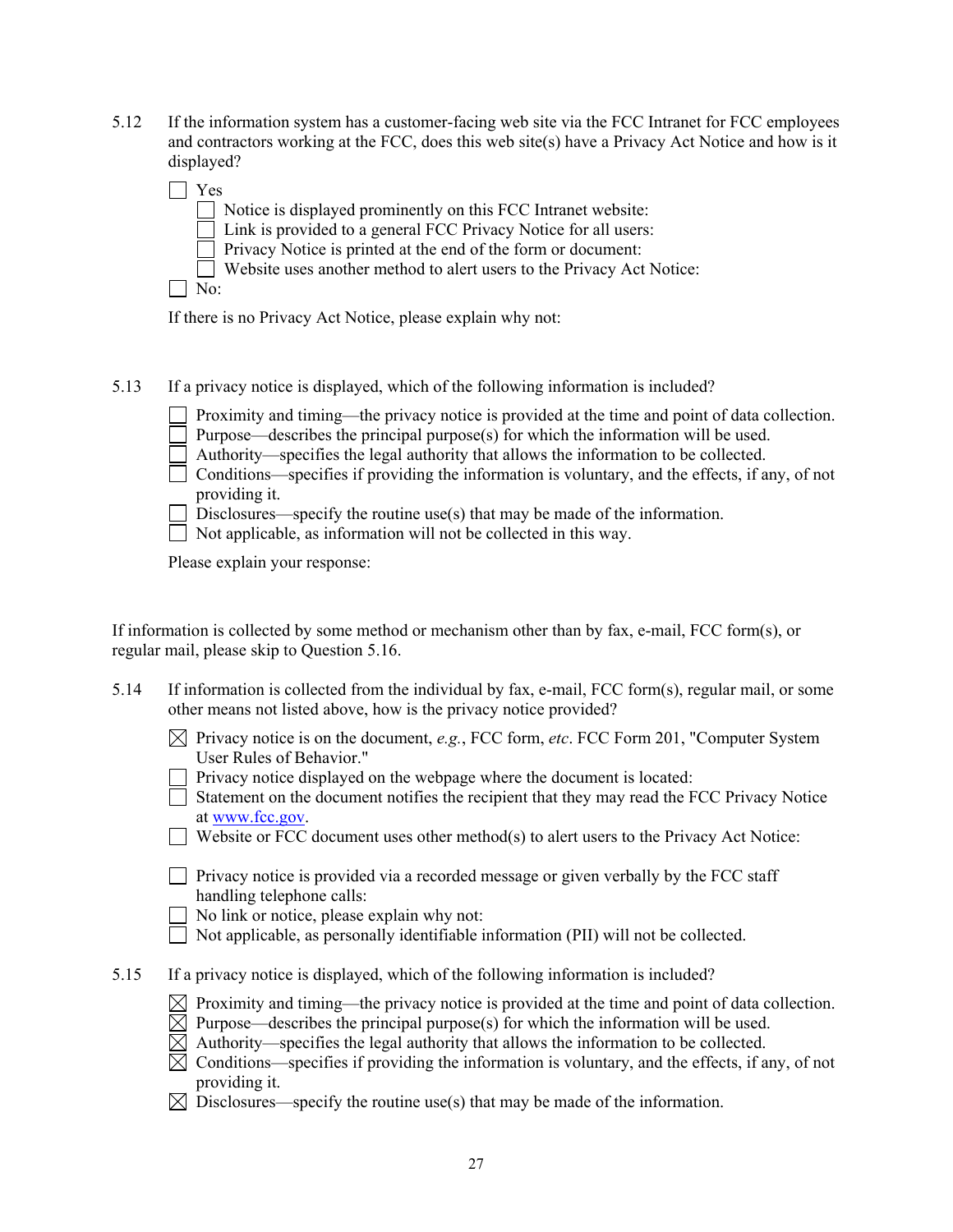$\Box$  Not applicable, as information will not be collected in any other way.

Please explain your response:

If there is no access to the information system from outside the FCC via www.FCC.gov or other URL, please skip to Question 5.17.

 5.16 If consumers may access the information and/or the information system on-line via www.FCC.gov, does it identify ages or is it directed to people under 13 years old?

Please explain your response:

5.17 Will the FCC use the newly obtained information or revised information in this information covered by the existing system of records notice (SORN) to make a determination about the individual?

Please explain your response:

The FCC's Telephone Call Detail information system, including the PII covered by FCC/OMD-18, "Telephone Call Detail" SORN, is used solely to keep track of the telephone calls that are made using FCC telephones, telephone calls charged to FCC telephones, telephone calls accepted by FCC staff (including FCC employees, interns, co-op students, temporary hires, volunteers, and visitors, *etc.*) and contractors, and FCC telephone numbers (wireline and cellular) assigned to FCC staff, and to make a proper accounting of the charges for these telephone calls.

There is a possibility that repeat violations could cause an adverse personnel action against an individual.

5.18 Do individuals have the right to decline to provide personally identifiable information (PII)?

Please explain your response:

FCC staff (including FCC employees, interns, co-op students, temporary hires, volunteers, and visitors, *etc*.) and contractors who use FCC telephones, charge telephone calls to FCC telephones, accept telephone call charges for the FCC, and/or are assigned FCC telephone numbers must provide the requisite information to receive permission to use FCC telephones to make calls, *etc.*  The requested information is minimal and is necessary for the proper functioning of this information system.

Individuals who failed to provide this information would not be allowed to use FCC telephones or to make, receive, charge, accept telephone call charges, or be assigned FCC telephone numbers for wireline or cellular telephones.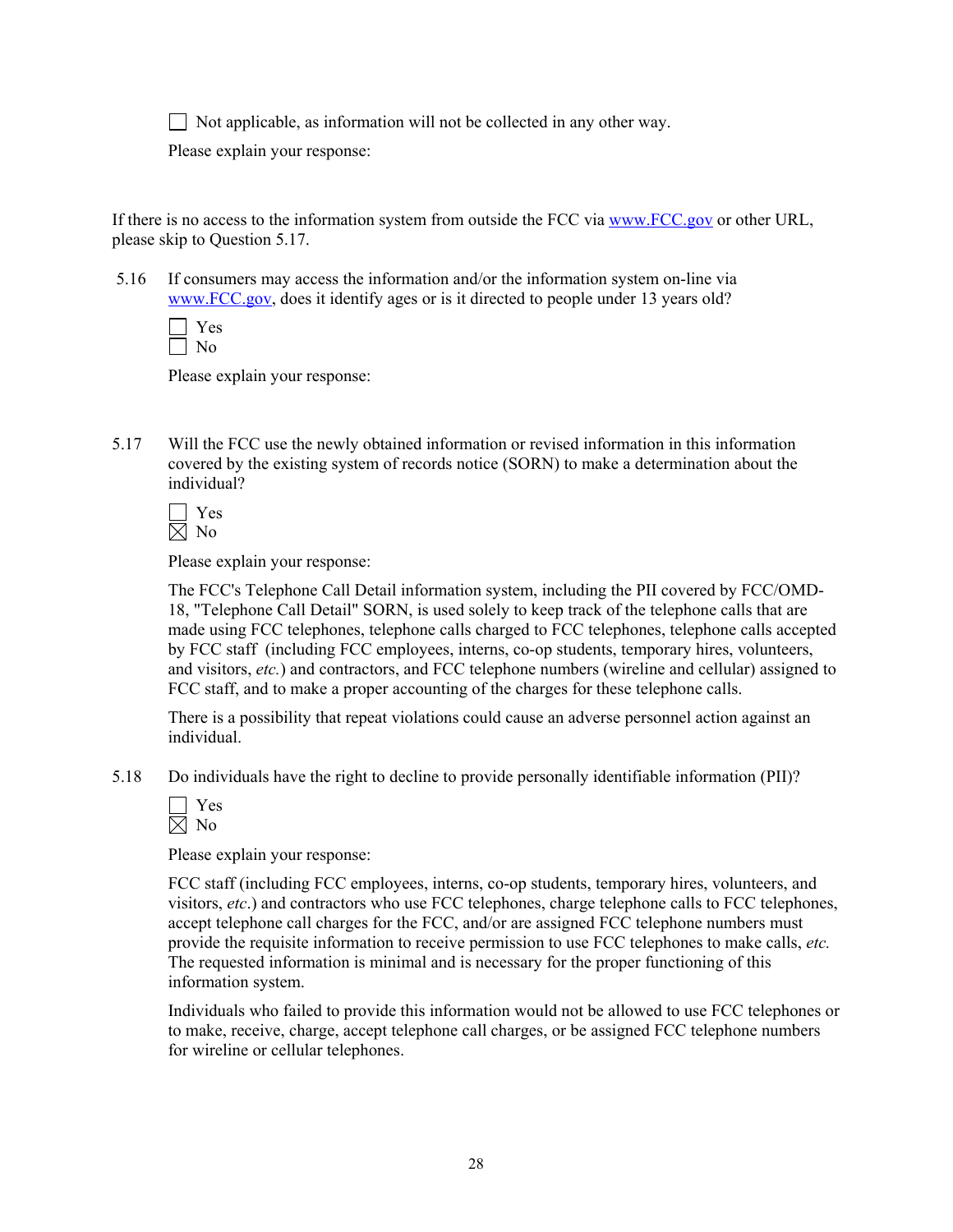The FCC requires every employee, intern, co-op student, temporary hire, and contractor, *etc*. to sign the "Rules of Behavior" that governs their use of the FCC's telephone equipment and services.

5.19 Do individuals have the right to consent to particular uses of their personal information?

Please explain your response:

Individuals do not have the right to consent to particular uses of their PII because such information is necessary for the Telephone Call Detail information system to function properly. This information system is authorized under the FCC's statuory and regulatory authority to protect and to account for government-issued FCC telephones(wireline and cellular) and to regulate the uses and charges related to the use of FCC telephones (wireline and cellular).

The FCC can only comply with these responsibilities if this information system has the requisite PII of those who are using FCC telephones, receiving telephone charges, *etc*., for wireline and cellular telephones.

As noted above, the FCC requires every employee, intern, co-op student, temporary hire, and contractor, etc. to sign the "Rules of Behavior" that governs their use of the FCC's telephone equipment and services.

If individuals do not have the right to consent to the use of their information, please skip to Question 5.22.

- 5.20 If individuals have the right to consent to the use of their personal information, how does the individual exercise this right?
- 5.21 What processes are used to notify and to obtain consent from the individuals whose personal information is being collected?
- 5.22 Is the information, *i.e*., records, data, documents, *etc*., that the information system collects, uses, maintains, *etc*., being used to produce reports on the individuals whose PII is part of this information covered by the system of records notice (SORN)?

Please explain your response:

The Telephone Call Details information system does not produce any reports on any PII pertaining to telephone users. The purposes for collecting maintaining, and using the information, including PII that is covered by FCC/OMD-18, "Telephone Call Detail" SORN, are:

- (1) to account for the information contained in the telecommunications bill for the FCC's telephones, cellular phones, and telephone services;
- (2) to allow the FCC to meet its statutory and regulatory duties to ensure that government property is used only for its allowed purposes, e.g., to insure that the FCC is re-imbursed for telephone calls and services that were not made specifically for Commission business purposes; and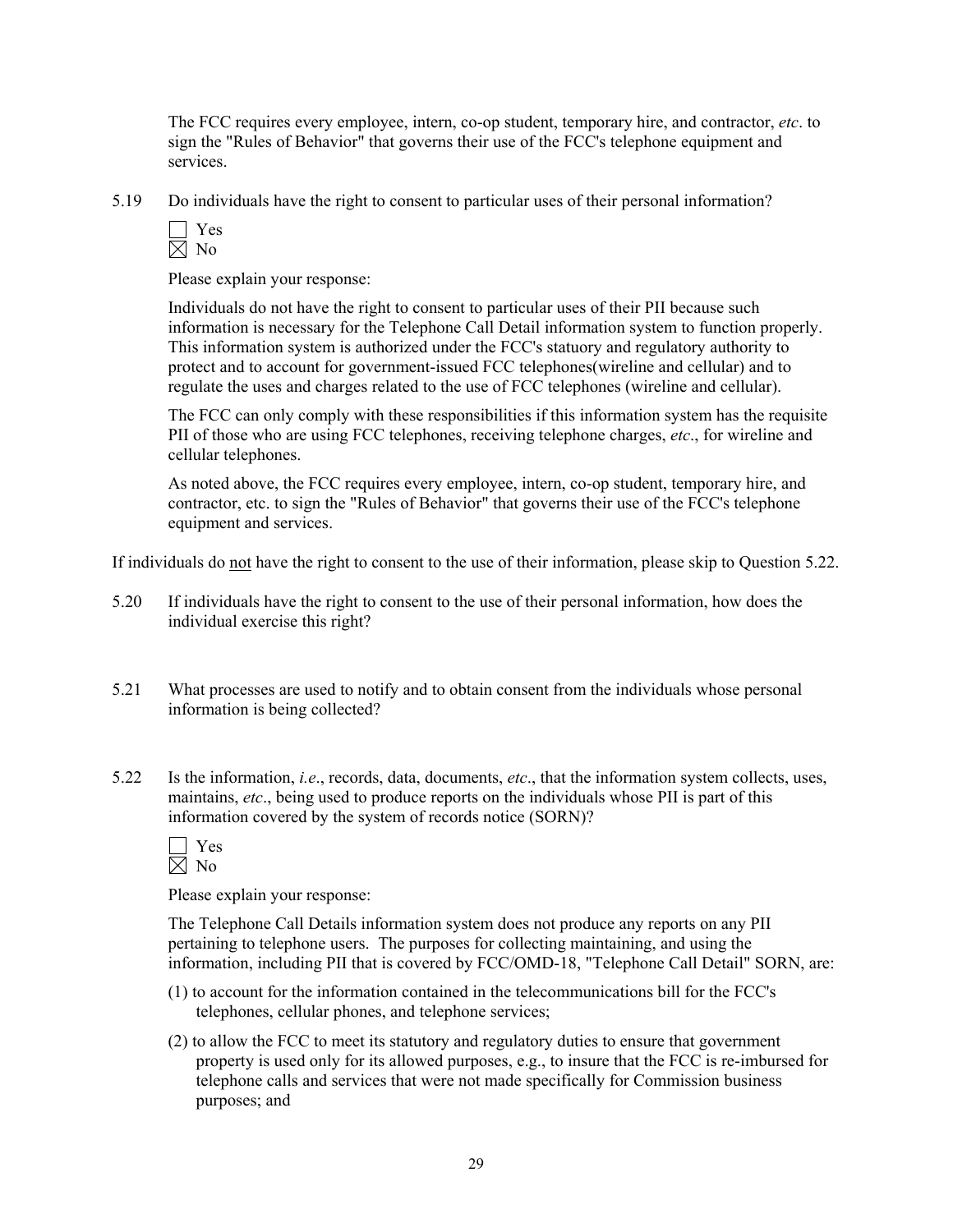- (3) to ensure that the FCC operates efficiently and effectively.
- 5.23 What safeguards and security measures, including physical and technical access controls, are in place to secure the information and to minimize unauthorized access, use, or dissemination of the information that is stored and maintained in the information system? (Check all that apply)

| Account name                                                                                     |
|--------------------------------------------------------------------------------------------------|
| Passwords                                                                                        |
| Accounts are locked after a set period of inactivity                                             |
| $\triangle$ Passwords have security features to prevent unauthorized disclosure, e.g., "hacking" |
| Accounts are locked after a set number of incorrect attempts                                     |
| One time password token                                                                          |
| Other security features:                                                                         |
| Firewall                                                                                         |
| Virtual private network (VPN)                                                                    |
| Data encryption:                                                                                 |
| Intrusion detection application (IDS)                                                            |
| Common access cards (CAC)                                                                        |
| Smart cards                                                                                      |
| <b>Biometrics</b>                                                                                |
| Public key infrastructure (PKI)                                                                  |
| Locked file cabinets or fireproof safes                                                          |
| Locked rooms, with restricted access when not in use                                             |
| Locked rooms, without restricted access                                                          |
| Documents physically marked as "sensitive"                                                       |
| Guards                                                                                           |
| Identification badges                                                                            |
| Key cards                                                                                        |
| Cipher locks                                                                                     |
| Closed circuit TV (CCTV)                                                                         |
| Other:                                                                                           |
|                                                                                                  |

5.24 Please explain what staff security training and other measures are in place to assure that the security and privacy safeguards are maintained adequately?

 All FCC employees and contractors who work with the PII that is collected, used, stored and maintained in the Telephone Call Detail information system are required to complete privacy training. In addition the ITC staff provides various notices and warnings to the employees and contractors who have access that the PII is not to be shared or disclosed without authorization.

- 5.25 How often are security controls reviewed?
	- $\Box$  Six months or less:

 $\overline{\boxtimes}$  One year: The ITC staff reviews the security controls in the Telephone Call Detail information system at least annually.

- $\Box$  Two years Three years
- Four years
- Five years
- Other: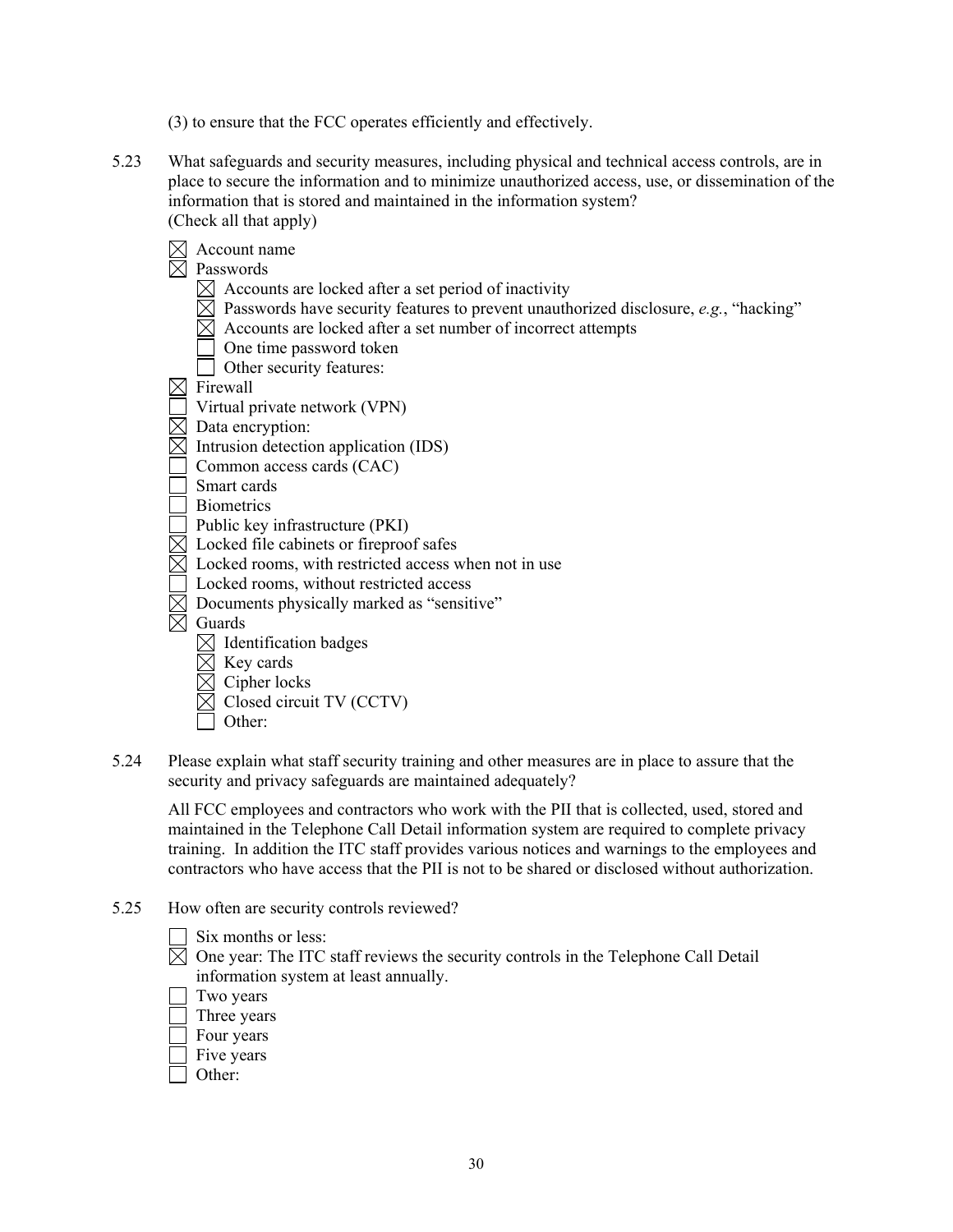5.26 How often are personnel (information system administrators, users, information system/information system developers, contractors, *etc*.) who use the information system trained and made aware of their responsibilities for protecting the information?



 $\boxtimes$  Other: In September 2006, the FCC inaugurated a Commission-wide privacy training program, which has required all FCC employees and contractors to complete an initial privacy training course and to take a refresher course each year thereafter, as required by the Office of Management and Budget.

If privacy training is provided, please skip to Question 5.28.

- 5.27 What are the safeguards to insure that there are few opportunities for disclosure, unavailability, modification, and/or damage to the information system covered by this system of records notice (SORN), and/or prevention of timely performance of FCC operations if operational training is not provided?
- 5.28 How often must staff be "re-certified" that they understand the risks when working with personally identifiable information (PII)?
	- $\Box$  Less than one year:
	- $\boxtimes$  One year: The ITC staff requires that the personnel who use the information system, including FCC employees and contractors working at the FCC, must be trained at least once a year on their responsibilities for protecting the PII contained in the Telephone Call Detail information system.
	- Two years
	- Three or more years
	- Other re-certification procedures:
- 5.29 Do the Commission's training and security requirements for this information system that is covered by this system of records notice (SORN) conform to the requirements of the Federal Information Security Management Act (FISMA)?

| ═ |
|---|
|   |

Please explain your response:

The Telephone Call Details information system is a "non-major" information system, and as such, it is exempt from the FISMA requirements.

If the Privacy Threshold Analysis was completed recently as part of the information system's evaluation, please skip to Question 5.34.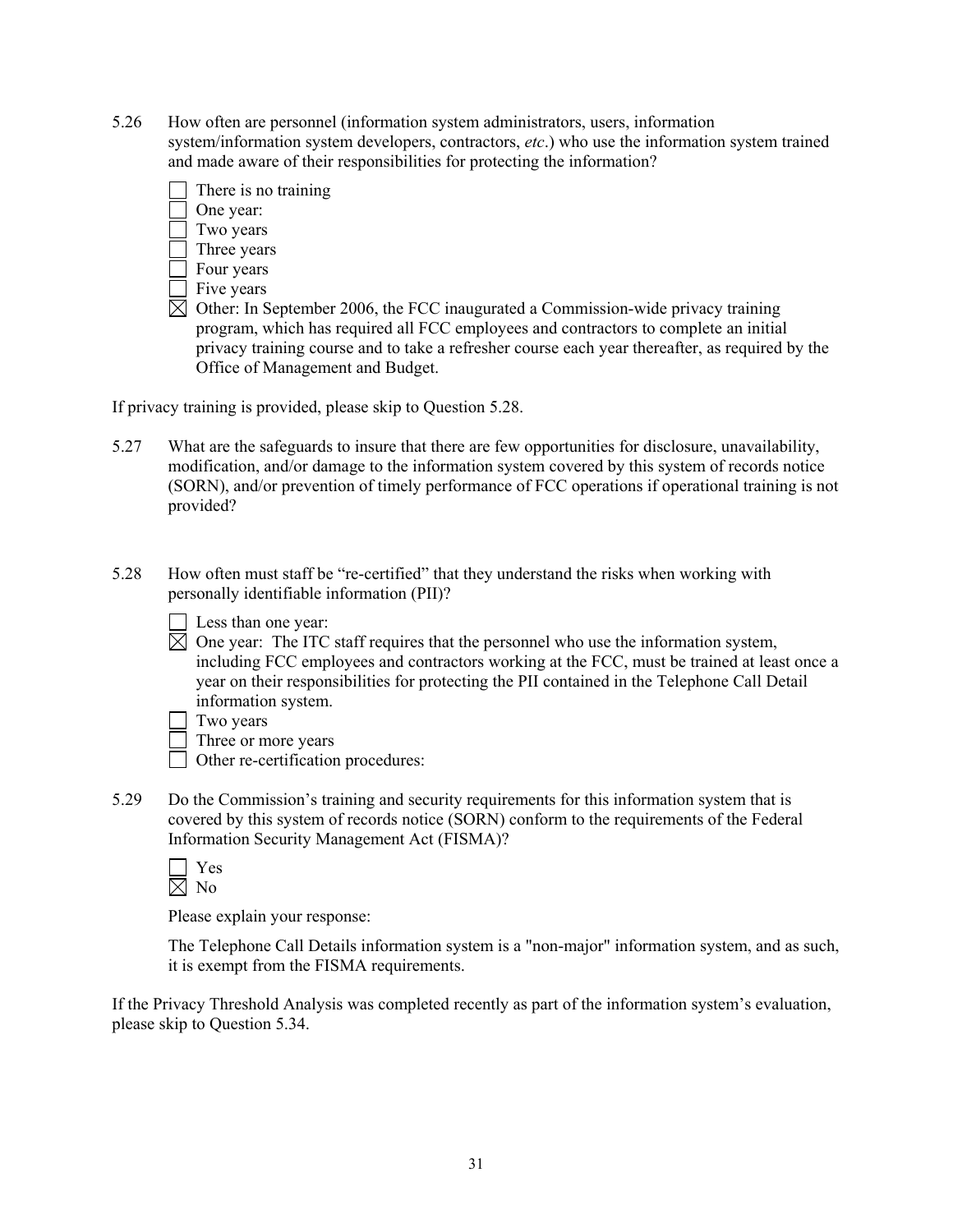5.30 What is the potential impact on individuals on whom the information is maintained in the information system(s) if unauthorized disclosure or misuse of information occurs? (check one)

 $\boxtimes$  Results in little or no harm, embarrassment, inconvenience, or unfairness to the individual. Results in moderate harm, embarrassment, inconvenience, or unfairness to the individual.  $\Box$  Results in significant harm, embarrassment, inconvenient, or unfairness to the individual.

Please explain your response:

The Telephone Call Detail information system requires individuals who use FCC telephones, accept calls on FCC telephones, charge telephone calls to FCC telephones, accept charges for FCC telephones, and/or are assigned FCC telephone numbers (including both wireline and cellular telephones) to provide very little personally identifiable information, *i.e.*, SSNs and TINs are not required.

5.31 Is the impact level for the information system(s) covered by this system of records notice (SORN) consistent with the guidelines as determined by the FIPS 199 assessment?

 Yes  $\overline{\boxtimes}$  No

Please explain your response:

The Telephone Call Detail information system is a "non major" information system, and as such, it is exempt from the FIPS 199 assessment guidelines.

5.32 Has a "Certification and Accreditation" (C&A) been completed for the information system(s) covered this system of records notice (SORN)?

If yes, please explain your response and give the C&A completion date:

The Telephone Call Details information system is a "non-major" information system, and as such, it is exempt from the Certification and Accreditation requirement.

5.33 Has the Chief Information Officer (CIO) and/or the Chief Security Officer (CSO) designated this information system as requiring one or more of the following:

|  | Independent risk assessment: |
|--|------------------------------|
|--|------------------------------|

- Independent security test and evaluation:
- Other risk assessment and/or security testing procedures, *etc.*:
- $\boxtimes$  Not applicable: The Telephone Call Details information system is a "non-major" information system, and as such, it is exempt from the independent risk assessment, independent security test and evaluation, and other risk assessment and security testing procedures.
- 5.34 Is the system using technology in ways that the Commission has not done so previously, *i.e*., Smart Cards, Caller-ID, *etc*?

| Ξ |
|---|
|   |

Please explain your response:

The ITC staff is making only minor, non-substantive changes to FCC/OMD-18, "Telephone Call Detail" SORN, which covers the PII that is collected, used, and maintained by the Telephone Call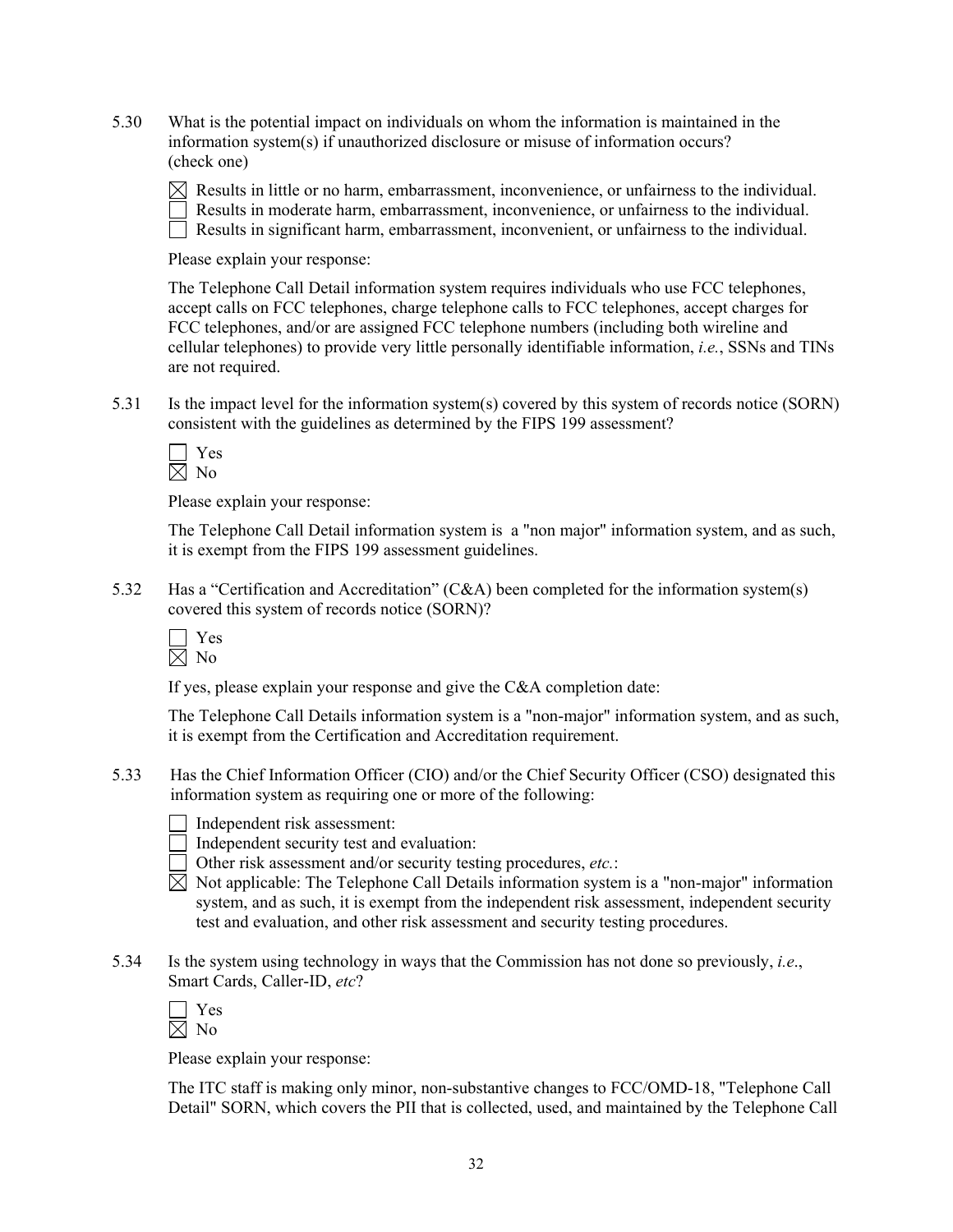Detail information system. These changes do not include any new technologies or modifications to existing information technology that the Commission has not used previously.

5.35 How does the use of the technology affect the privacy of the general public and FCC employees and contractors?

FCC staff (including FCC employees, interns, co-op students, volunteers, visitors, and temporary hires) and contractors working at the FCC are required to provide certain PII that allows the Commission to regulate the use of FCC telephones (wireline and cellular) and who makes calls, receives calls, accepts charges for calls using FCC telephones, and/or who are assigned FCC telephone numbers. The FCC requests this information, as required by statutory and regulatory authorities, so that the FCC can maintain its records of which the telephone usage of its telephone system.

As noted elsewhere, the FCC requires every employee, intern, co-op student, temporary hire, and contractor, etc. to sign the "Rules of Behavior" that governs their use of the FCC's telephone equipment and services each employee, intern, co-op student, and contractor must sign the FCC's "Rules of Behavior" .

5.36 Will the information system that is covered by this system of records notice (SORN) include a capability to identify, locate, and/or monitor individuals?

Please explain your response:

 The Telephone Call Detail information system is used exclusively to account for the usage and charges for the FCC's telephone network. This information system does not include any capability to identify, locate, and/or monitor individuals.

If the information system does not include any monitoring capabilities, please skip to **Section 6.0 Information Collection Requirements under the Paperwork Reduction Act (PRA):** 

- 5.37 If the information system includes these technical capabilities identified in Questions 5.34 through 5.36 above, what kinds of information will be collected as a function of the monitoring of individuals?
- 5.38 Does the information system covered by this system of records notice (SORN) contain any controls, policies, and procedures to prevent unauthorized monitoring?

Please explain your response: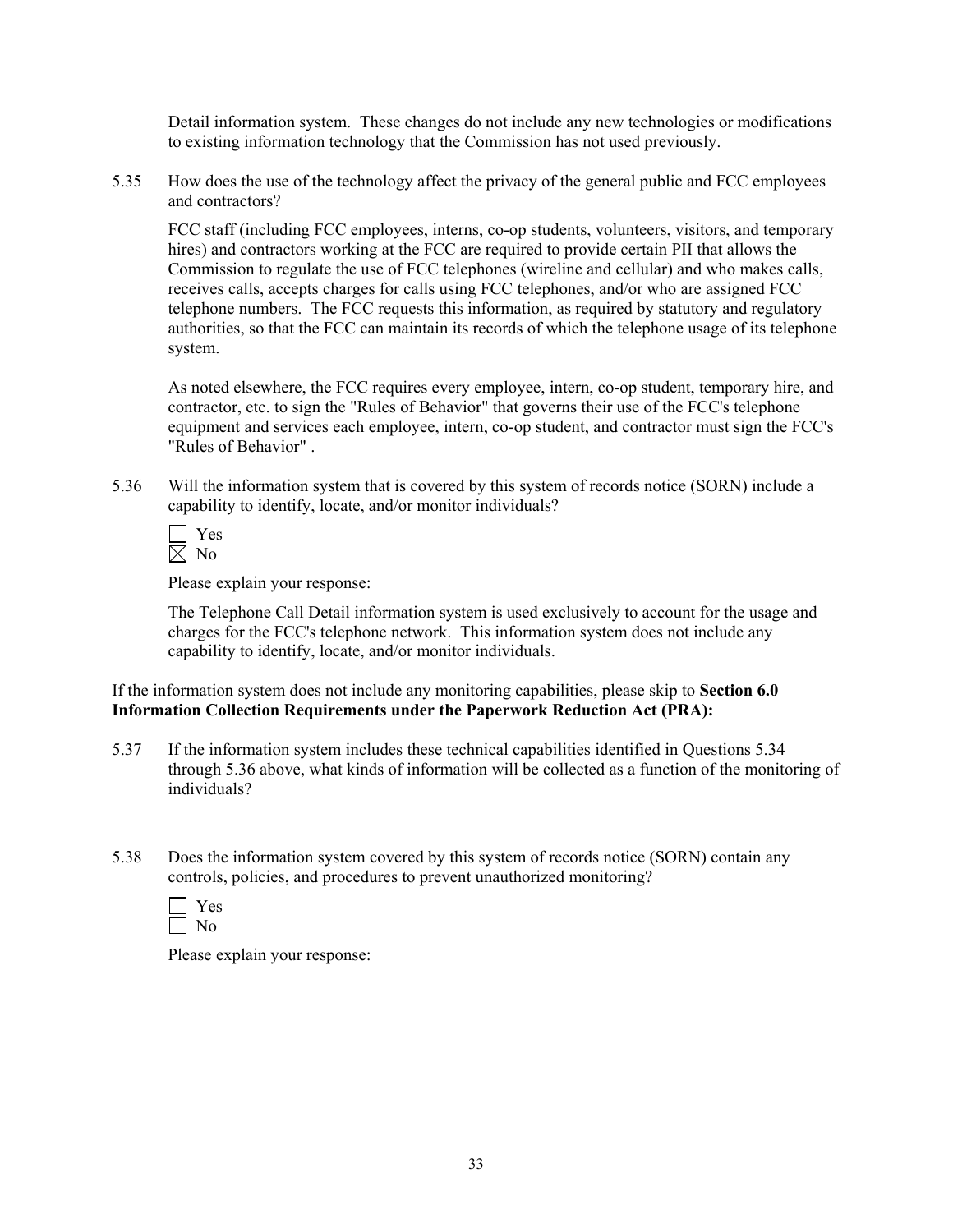#### **Section 6.0 Information Collection Requirements under the Paperwork Reduction Act (PRA):**

- 6.1 Does this system of records notice (SORN) require non-FCC employees and contractors to perform any paperwork or recordkeeping activities?
	- $\Box$  Yes, individuals, who are <u>not</u> FCC employees or contractions, are required to complete paperwork or recordkeeping functions or activities, *i.e.*, fill out forms and/or licensees, participate in surveys, and or maintain records *etc*.

Please explain your response:

 $\Box$  No, individuals, who are not FCC employees or contractors, are not required to perform any paperwork or recordkeeping functions or activities

Please explain your response:

- $\boxtimes$  No, this system of records notice includes only FCC employees and/or contractors, which exempts it from the PRA. Please skip to **Section 7.0 Correction and Redress:**
- 6.2 If the website requests information, such as the information necessary to complete an FCC form, license, authorization, *etc*., has the information collection covered by this system of records notice (SORN) been identified for possible inclusion under the FCC's Paperwork Reduction Act (PRA) requirements?

| ч<br>e |
|--------|
|        |

Please explain your response:

|                                                    | If there are no PRA information collections associated with the information system or its applications, |
|----------------------------------------------------|---------------------------------------------------------------------------------------------------------|
| please skip to Section 7.0 Correction and Redress: |                                                                                                         |

- 6.3 If there are one or more PRA information collections that are covered by this system of records notice (SORN) that are associated with the information system's databases and paper files, please list the OMB Control Number, Title of the collection, and Form number(s) as applicable for the information collection(s):
- 6.4 If there are any FCC forms associated with the information system(s) covered by this system of records notice (SORN), do the forms carry the Privacy Act notice?

| $\Box$ Yes:                                                                  |
|------------------------------------------------------------------------------|
| $\Box$ No                                                                    |
| $\Box$ Not applicable—the information collection does not include any forms. |

6.5 Have the system managers contacted the Performance Evaluation and Records Management (PERM) staff to coordinate PRA requirements and submission of the information collection to the Office of Management and Budget?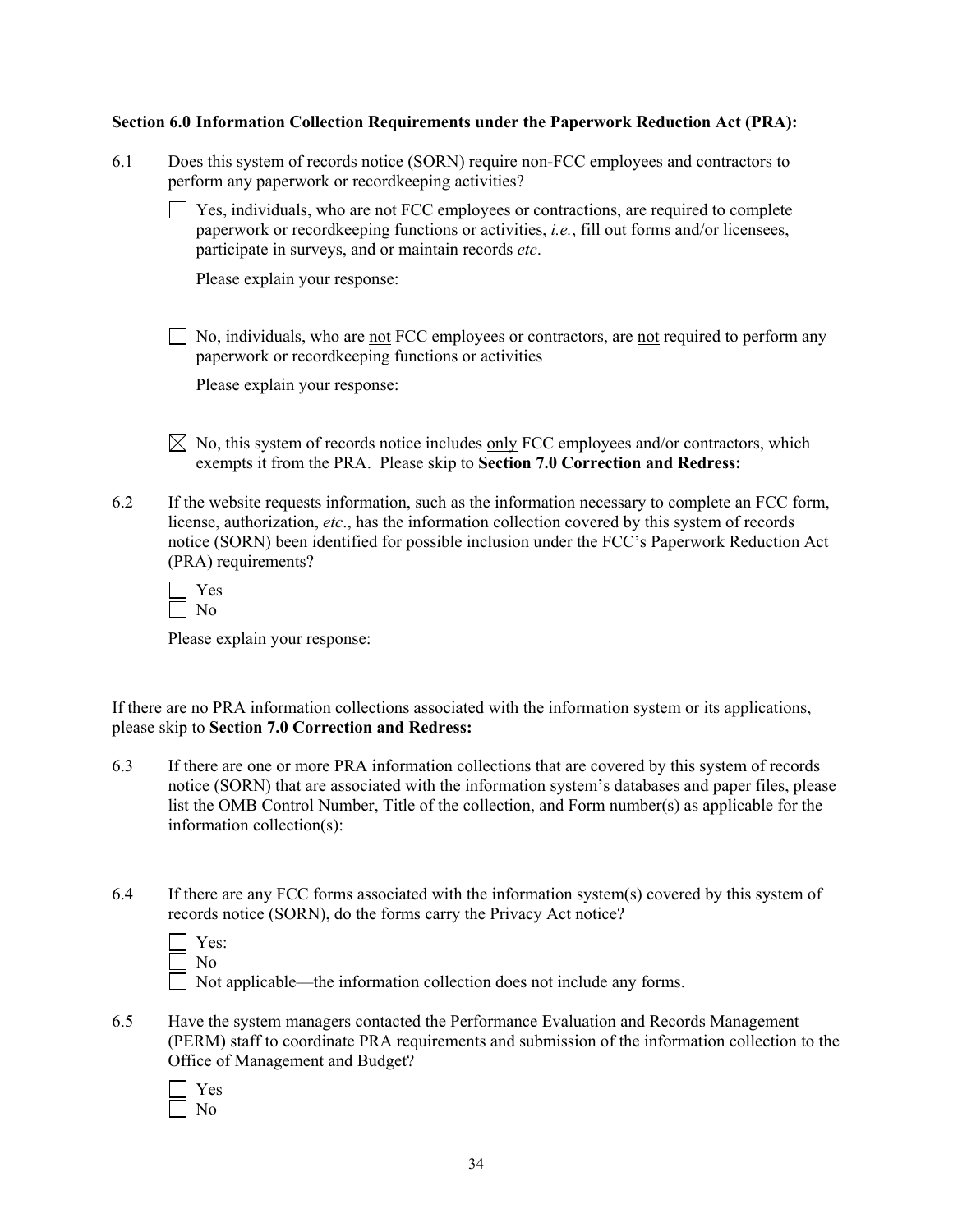Please explain your response:

#### **Section 7.0 Correction and Redress:**

7.1 Are the procedures for individuals wishing to inquire whether this system of records notice (SORN) contains information about them consistent with the FCC Privacy Manual procedures and FCC rules under 47 CFR §§ 0.554 – 0.555 for the Privacy Act and Freedom of Information Act (FOIA) requirements?

 $\boxtimes$  Yes  $\Box$  No

Please explain your response, and if this is an existing system of records notice (SORN), please specify what, if anything, is changing in this procedure:

Individuals wishing to inquire whether the Telephone Call Detail information system, which is covered by the FCC/OMD-18, "Telephone Call Detail" SORN, contains information about them may address their inquiries to the system manager, Associate Managing Director, Information Technology Center (AMD-ITC). This is consistent with FCC rules under 47 CFR  $\S 0.554 -$ 0.555 for the Privacy Act, as noted in this SORN.

7.2 Are the procedures for individuals to gain access to their own records/information/data in this information system that is covered by this system of records notice (SORN) consistent with the FCC Privacy Manual procedures and FCC rules under 47 CFR §§ 0.554 – 0.555 for the Privacy Act and Freedom of Information Act (FOIA) requirements?

Please explain your response, and if this is an existing system of records notice (SORN), please specify what, if anything, is changing in this procedure:

Individuals who seek access to the information about them that is contained in the Telephone Call Detail information system, and which is covered by FCC/OMD-18, "Telephone Call Detail" SORN, may address their inquiries to the system manager, Associate Managing Director, Information Technology Center (AMD-ITC). This is consistent with FCC policies and rules under 47 CFR  $\S$ § 0.554 – 0.555, as noted in the SORN.

7.3 Are the procedures for individuals seeking to correct or to amend records/information/data about them in the information system that is covered by this system of records notice (SORN) consistent with the FCC Privacy Manual procedures and FCC rules under 47 CFR §§ 0.556 – 0.558?



Please explain your response, and if this is an existing system of records notice (SORN), please specify what, if anything, is changing in this procedure:

Individuals seeking to correct or to amend information about them in the Telephone Call Detail information system, which is covered by FCC/OMD-18, "Telephone Call Detail" SORN, may address their inquiries to the system manager, Associate Managing Director, Information Technology Center (AMD-ITC). This is consistent with FCC policies and rules under 47 CFR §§ 0.556 – 0.558, as noted in the SORN.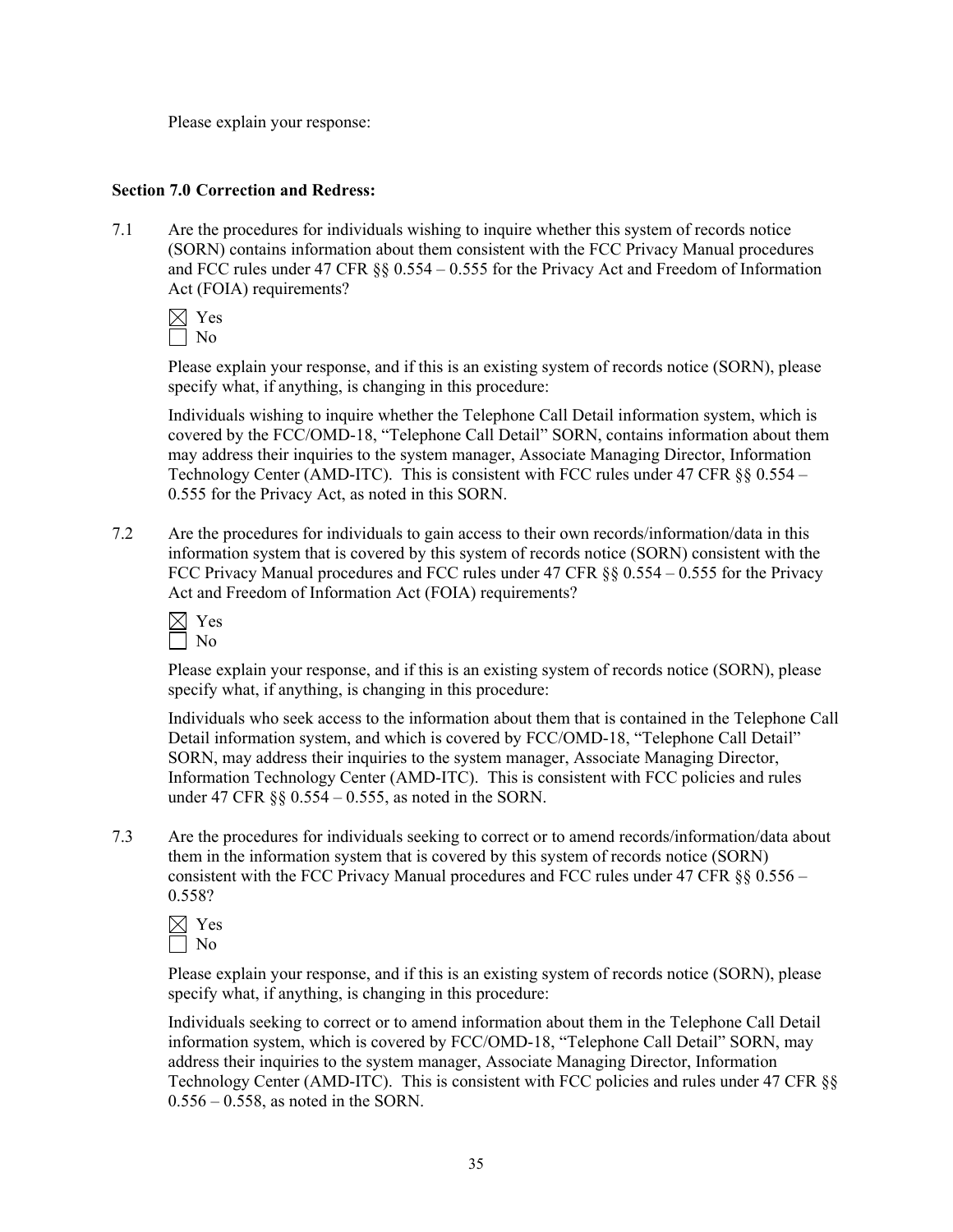7.4 Does the FCC provide any redress to amend or correct information about an individual covered by this system of records notice (SORN), and if so, what alternatives are available to the individual, and are these consistent with the FCC Privacy Manual procedures and FCC rules under 47 CFR §§ 0.556 – 0.558?

Please explain your response:

Individuals seeking any redress to amend or correct information about them in the Telephone Call Detail information system, which is covered by FCC/OMD-18, "Telephone Call Detail" SORN, may address their inquiries to the system manager, Associate Managing Director, Information Technology Center (AMD-ITC). This is consistent with FCC policies and rules under 47 CFR §§ 0.556 – 0.558, as noted in the SORN.

If this is a new system of records notice (SORN), please skip to Question 7.6.

7.5 Have the sources for the categories of records in the information system(s) covered by this system of records notice (SORN) changed?



Please explain your response, and if this is an existing system of records notice (SORN), please specify what, if anything, is changing in this procedure:

 The sources for the categories of records in the FCC/OMD-18, "Telephone Call Detail" SORN, which covers the PII that is collected, used, and maintained by the Telephone Call Detail information system remain unchanged. These record sources include telephone assignment records; telephone call detail listings; and the results of administrative inquiries relating to assignment of responsibility for placement of specific long distance telephone calls, *etc.*

7.6 Does this system of records notice (SORN) claim any exemptions to the notification, access, and correction, and/or amendment procedures as they apply to individuals seeking information about them in this SORN, and if so, are these exemptions consistent with the FCC Privacy Manual procedures and FCC rules under 47 CFR §§ 0.561?

| Ξ |
|---|
| ٦ |

Please explain your response, and if this is an existing system of records notice (SORN), please specify what, if anything, is changing in this procedure:

FCC/OMD-18, "Telephone Call Detail" SORN, does not claim any exemption to the notification, access, and correction, and/or amendment procedures as they apply to individuals seeking information about themselves in this SORN.

7.7 What processes are in place to monitor and to respond to privacy and/or security incidents? Please specify what is changing if this is an existing system of records notice (SORN) that is being updated or revised?

 The ITC supervisory staff issues periodic reminders to its employees and contractors that the information in the Telephone Call Detail information system's electronic records and databases and paper documents and files, including the PII covered by FCC/OMD-18, "Telephone Call Detail" SORN, are "non public for internal use only." The ITC supervisors also notify those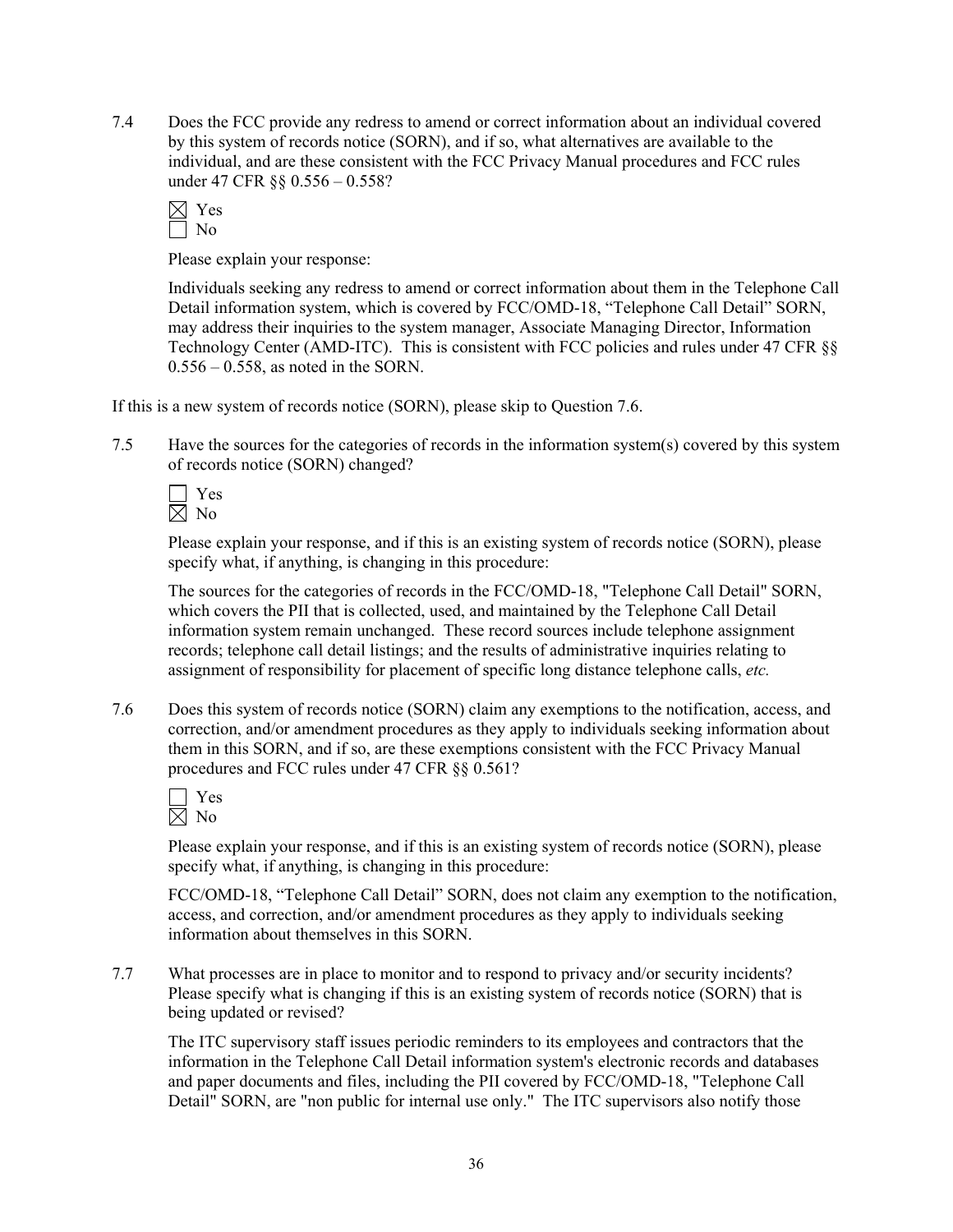granted access to the information that they are to keep the information confidential and to safeguard it from unauthorized disclosure.

7.8 How often is the information system audited to ensure compliance with FCC and OMB regulations and to determine new needs?



 $\boxtimes$  Other audit scheduling procedure(s): The ITC and FO staffs do monthly reviews of the information in the Telephone Call Detail information system, including the PII that is covered by FCC/OMD-18, "Telephone Call Detail" SORN, to insure that all charges and credit card payments are accurate and accounted for. These reviews obviate the need for a yearly audit.

### **Section 8.0 Consumer Satisfaction:**

8.1 Is there a customer satisfaction survey included as part of the public access to the information covered by this system of records notice (SORN)?

| $\blacksquare$ Yes    |
|-----------------------|
| $\boxtimes$ No        |
| $\Box$ Not applicable |

Please explain your response:

If there are no Consumer Satisfaction requirements, please skip to **Section 9.0 Risk Assessment and Mitigation:** 

8.2 Have any potential Paperwork Reduction Act (PRA) issues been addressed prior to implementation of the customer satisfaction survey?

Please explain your response:

If there are no PRA issues, please skip to **Section 9.0 Risk Assessment and Mitigation:** 

8.3 If there are PRA issues, were these issues addressed in the PRA component of this PIA template?

Please explain your response: